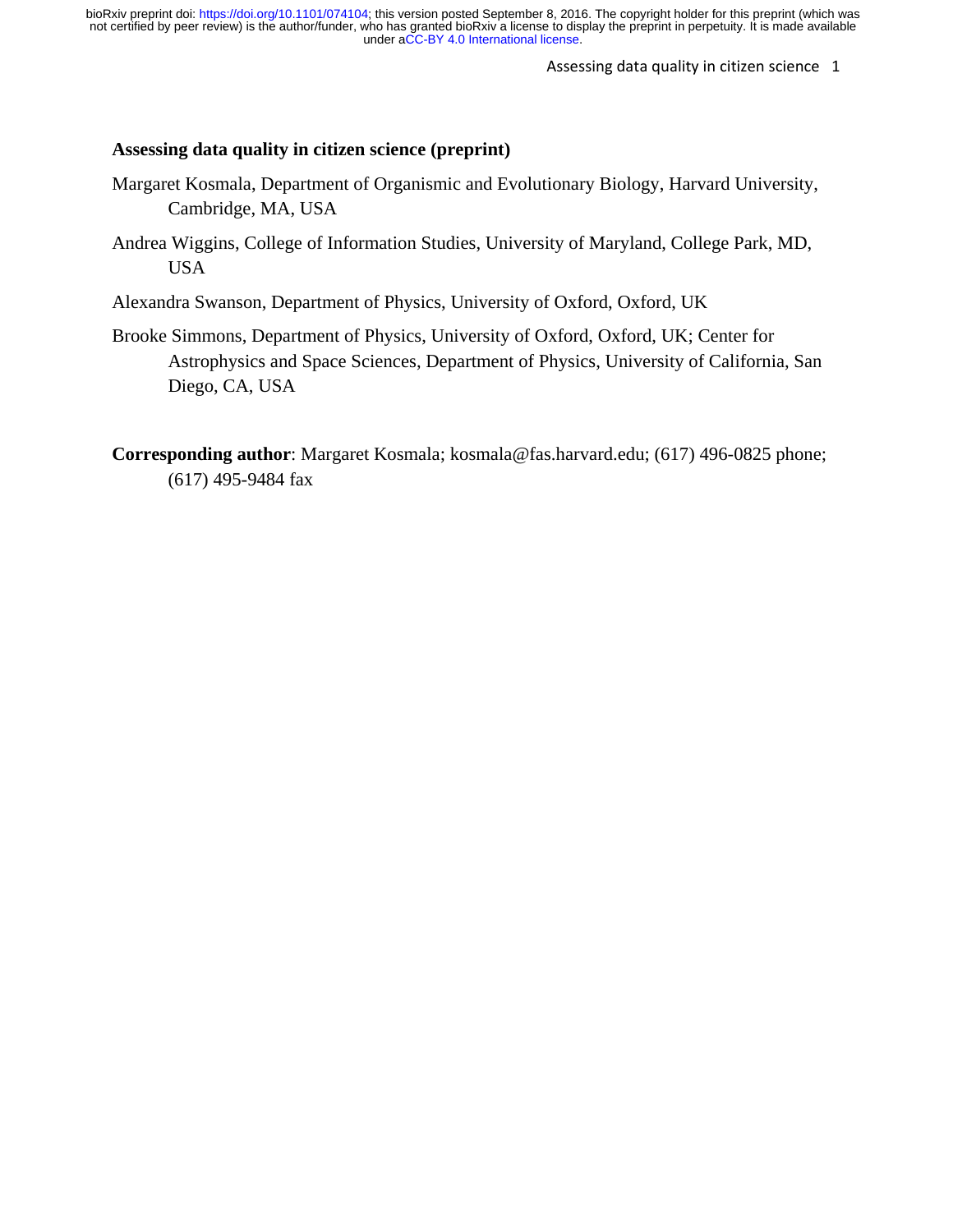Assessing data quality in citizen science 2

## **Abstract**

Ecological and environmental citizen science projects have enormous potential to advance science, influence policy, and guide resource management by producing datasets that are otherwise infeasible to generate. This potential can only be realized, though, if the datasets are of high quality. While scientists are often skeptical of the ability of unpaid volunteers to produce accurate datasets, a growing body of publications clearly shows that diverse types of citizen science projects can produce data with accuracy equal to or surpassing that of professionals. Successful projects rely on a suite of methods to boost data accuracy and account for bias, including iterative project development, volunteer training and testing, expert validation, replication across volunteers, and statistical modeling of systematic error. Each citizen science dataset should therefore be judged individually, according to project design and application, rather than assumed to be substandard simply because volunteers generated it.

**Keywords**: citizen science, quality assurance, quality control, crowdsourcing, data accuracy, sampling bias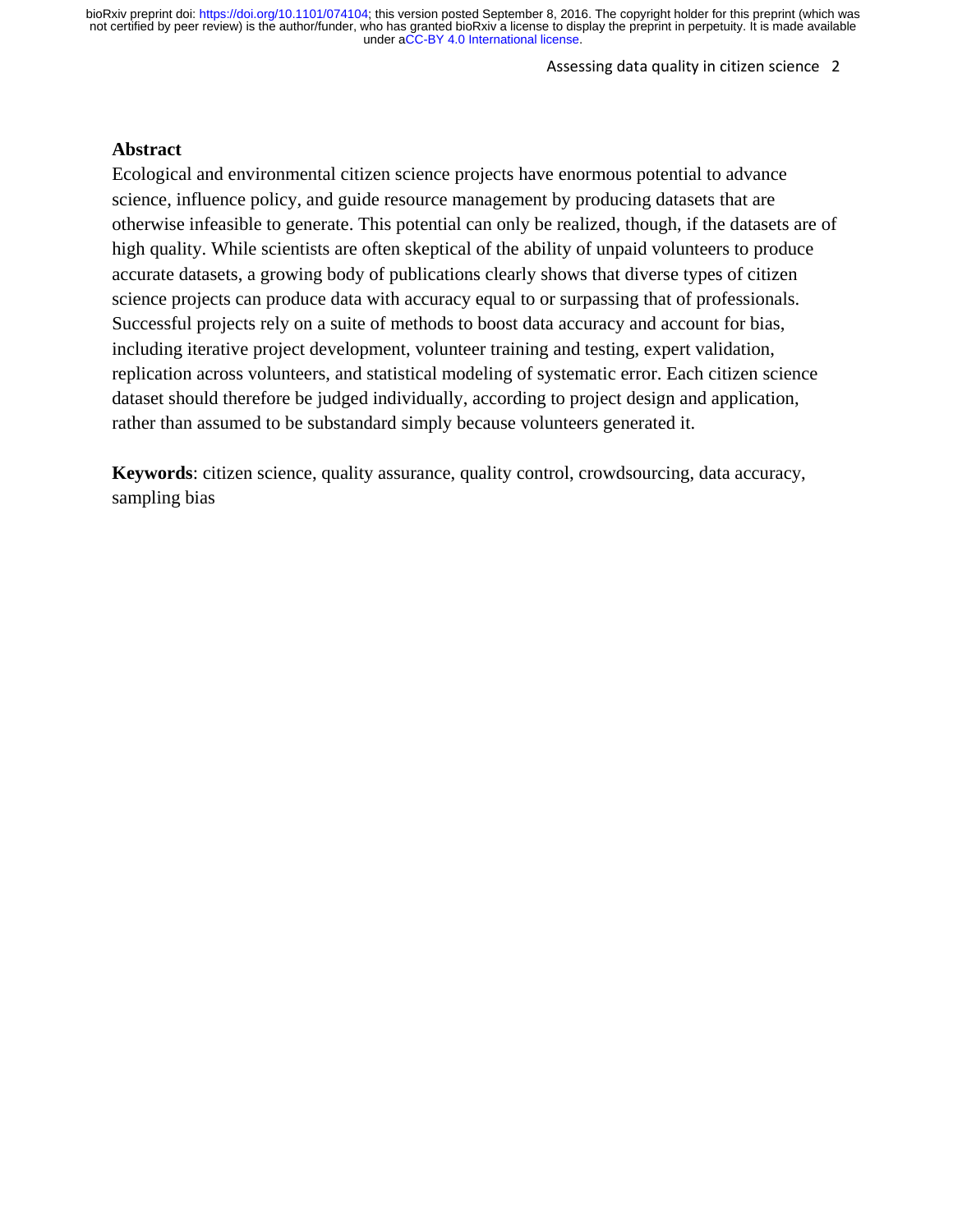#### Assessing data quality in citizen science 3

### **In a nutshell**

- Datasets produced by volunteer citizen scientists can have reliably high quality, on par with those produced by professionals.
- Individual volunteer accuracy varies, depending on task difficulty and volunteer experience. Multiple methods exist for boosting accuracy to required levels for a given project.
- Most types of bias found in citizen science datasets are also found in professionally produced datasets and can be accommodated using existing statistical tools.
- Reviewers of citizen science projects should look for iterated project design, standardization and appropriateness of volunteer protocols and data analyses, capture of metadata, and accuracy assessment.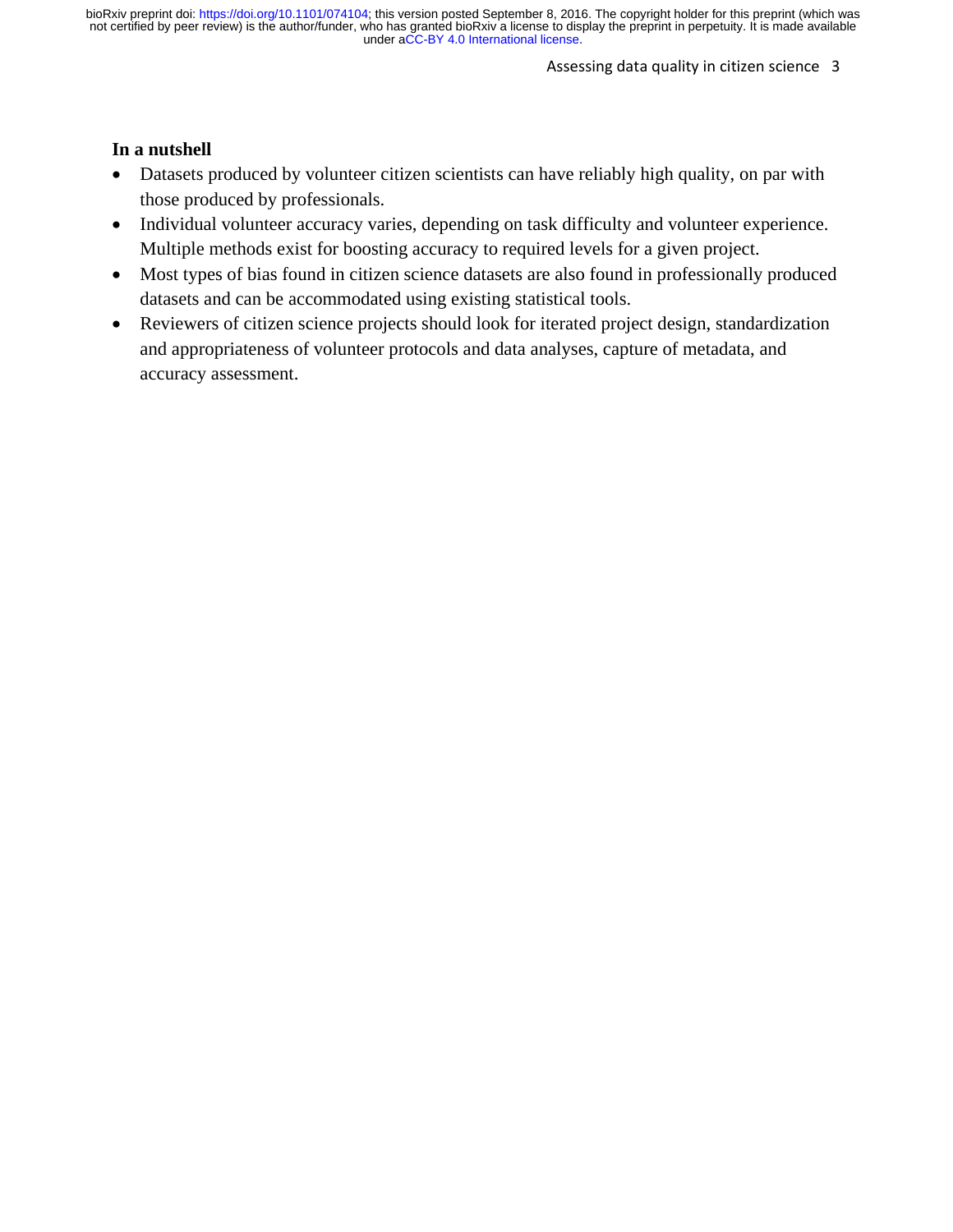#### Assessing data quality in citizen science 4

#### **Introduction**

Citizen science – research that engages non-professionals in the process of creating new scientific knowledge (Bonney *et al.* 2014) – has expanded greatly in the past decade (McKinley *et al.* 2015; Figure 1). The rising interest has been fueled in part by rapid technological developments (Newman *et al.* 2012), by policy and management needs for large-scale and longterm monitoring datasets (Conrad and Hilchey 2011), and by increased emphasis on science outreach and education (Silvertown 2009). While citizen science projects vary widely in their subject matter, objectives, activities, and scale (Figures 2-4; Wiggins and Crowston 2015), one goal they share is the production of data that can be used for scientific purposes.

The ecological and environmental sciences have been leaders in citizen science, boasting some of the longest-running projects that have contributed meaningful data to science and conservation, including the Cooperative Weather Service (1890), the National Audubon Society's Christmas Bird Count (1900, 200+ publications), the North American Breeding Bird Survey (1966, 670+ publications), the leafing and flowering times of U.S. lilacs and honeysuckles (1956, 50+ publications; Rosemartin *et al.* 2015), and the Butterfly Monitoring Scheme (1976, 100+ publications). These and other successful citizen science projects have increased ecological and environmental knowledge at large geographic scales and at high temporal resolution (McKinley *et al.* 2015). Specific advances include increased understanding of species range shifts, phenology, macroecological diversity and community composition, lifehistory evolution, infectious disease systems, and invasive species dynamics (Dickinson *et al.* 2010; Bonney *et al.* 2014).

Despite the wealth of information generated and the many resulting scientific discoveries, citizen science begets skepticism among professional scientists. The root of this skepticism may be that citizen science is still not considered a mainstream approach to science (Riesch and Potter 2014; Theobald *et al.* 2015). Alternatively, some professionals may believe that unpaid volunteers (hereafter, simply 'volunteers') are not committed or skilled enough to perform at the level of paid staff. Professional scientists have questioned the ethics of partnering with volunteers (Resnik *et al.* 2015), the "motives and ambitions" of volunteers themselves (Show 2015), and the ability of volunteers to provide quality data (Alabri and Hunter 2010). At the root of these concerns is the worry that science and policy might be derived from unreliable data. The quality of data produced by volunteers is a long-recognized concern in citizen science (Cohn 2008; Silvertown 2009; Dickinson *et al.* 2010, 2012; Conrad and Hilchey 2011; Wiggins *et al.* 2013; Bonney *et al.* 2014).

Because citizen science as a whole is often perceived as questionable science, even projects with high-quality data can find it difficult to publish results, often being relegated to educational or outreach portions of journals and conferences (Bonney *et al.* 2014). Many published peer-reviewed papers obscure the fact that citizen science data are being used by mentioning a project or database by name and citation only or by consigning the methods to supplementary materials (Cooper *et al.* 2014). Further, some parties believe that citizen science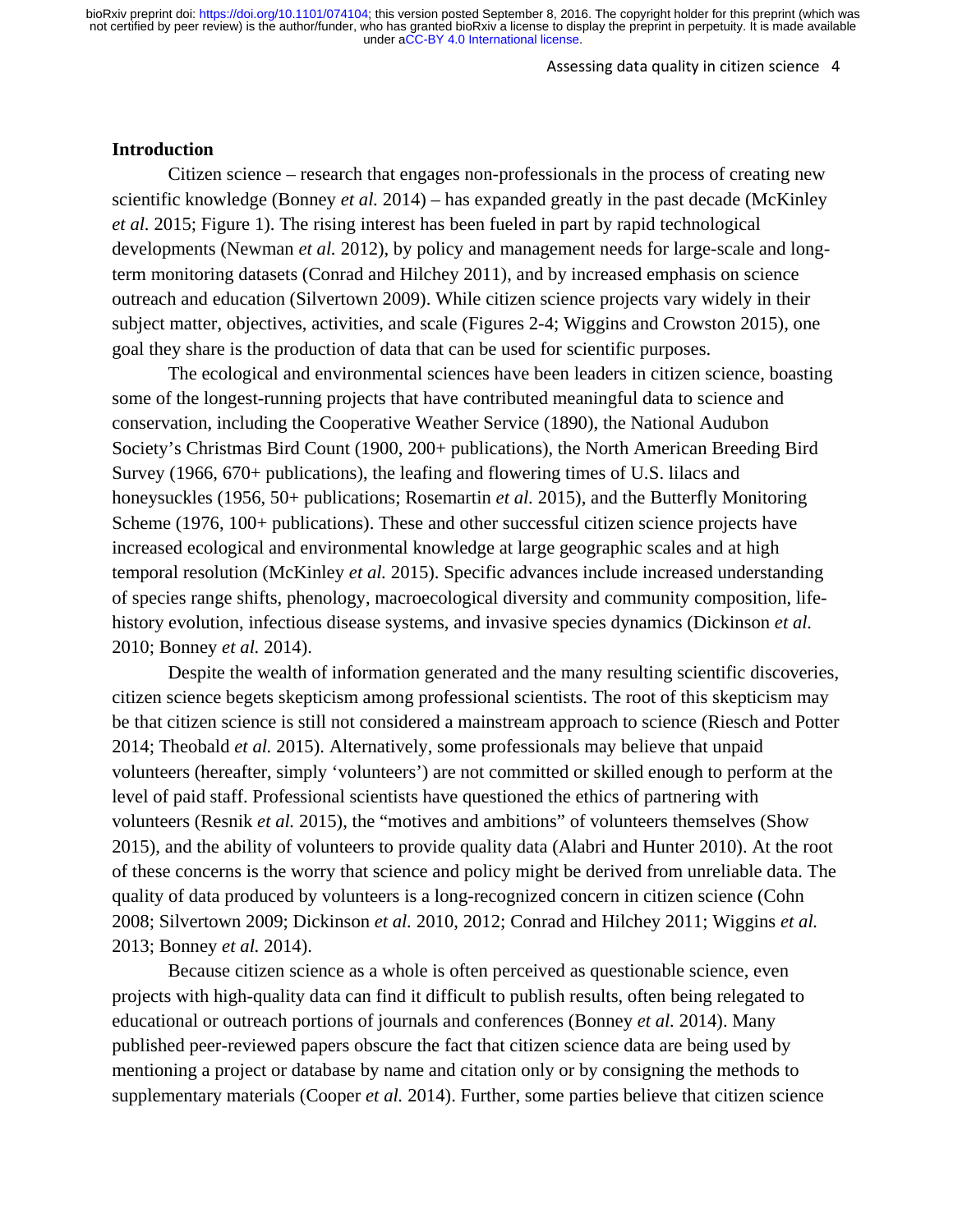#### Assessing data quality in citizen science 5

is worth more for its educational potential than for the science it can produce (Cohn 2008; Wiggins 2012). These views have made it difficult for scientists to obtain funding for potentially transformative citizen science projects (Wiggins 2012). Additionally, like many long-term projects, project leaders have often found it easier to obtain "experimental" startup funding than ongoing operational support (Wiggins and Crowston 2015).

We examine data quality practices across a wide range of ecological and environmental citizen science projects and describe the most effective methods used to acquire high-quality data. We note current challenges and future directions in assuring high-quality data. Our hope is that citizen science projects will be judged on their methods and data stewardship as a whole and not simply on whether volunteers participate in the process (Panel 1).

### **What constitutes high quality data?**

The concept of data quality is multi-dimensional, consisting of more than a dozen possible non-exclusive metrics (Pipino *et al.* 2002). Some metrics are task-dependent, such as timeliness of data for a particular question or objective. Other measures focus on data management practices, such as provision of relevant metadata. We focus on two objective taskindependent measures of data quality that prompt the most skepticism among professional ecologists and environmental managers: accuracy and bias (Panel 1). Accuracy is the degree to which data are correct overall, while bias is systematic error in a dataset.

### *Quality of data produced by professionals*

A reasonable definition of *high-quality data* for citizen science is data of comparable accuracy and bias to that produced by professionals and their trainees (Bonney *et al.* 2014; Cooper *et al.* 2014; Theobald *et al.* 2015). But few projects evaluate the accuracy and bias of professionally produced data within the same contexts as volunteer-produced data. Further, much ecological data has a degree of subjective interpretation such that observations of the same sample or site vary when performed by multiple professionals or the same professional at different times.

Comparisons of data between two or more professionals can show substantial variation. For example, percentage cover estimates of intertidal communities made in 0.25-meter quadrats showed just 77.3% to 86.6% similarity (Bray-Curtis measure) between professionals (Cox *et al.* 2012). In Sweden's National Survey of Forest Soils and Vegetation, observer identity explained nearly 20% of variance in vegetation percentage cover estimates in 100-m<sup>2</sup> plots (Bergstedt *et al.* 2009). The Australian Institute of Marine Science Long-Term Monitoring Program considers newly trained professionals to be proficient once their classifications of coral reef organisms (Figure 2a) reach 90% agreement with those of established professionals (Ninio *et al.* 2003). In wildlife population surveys, it has long been acknowledged that multiple observers increase transect survey quality because of imperfect detection by single observers (Cook and Jacobson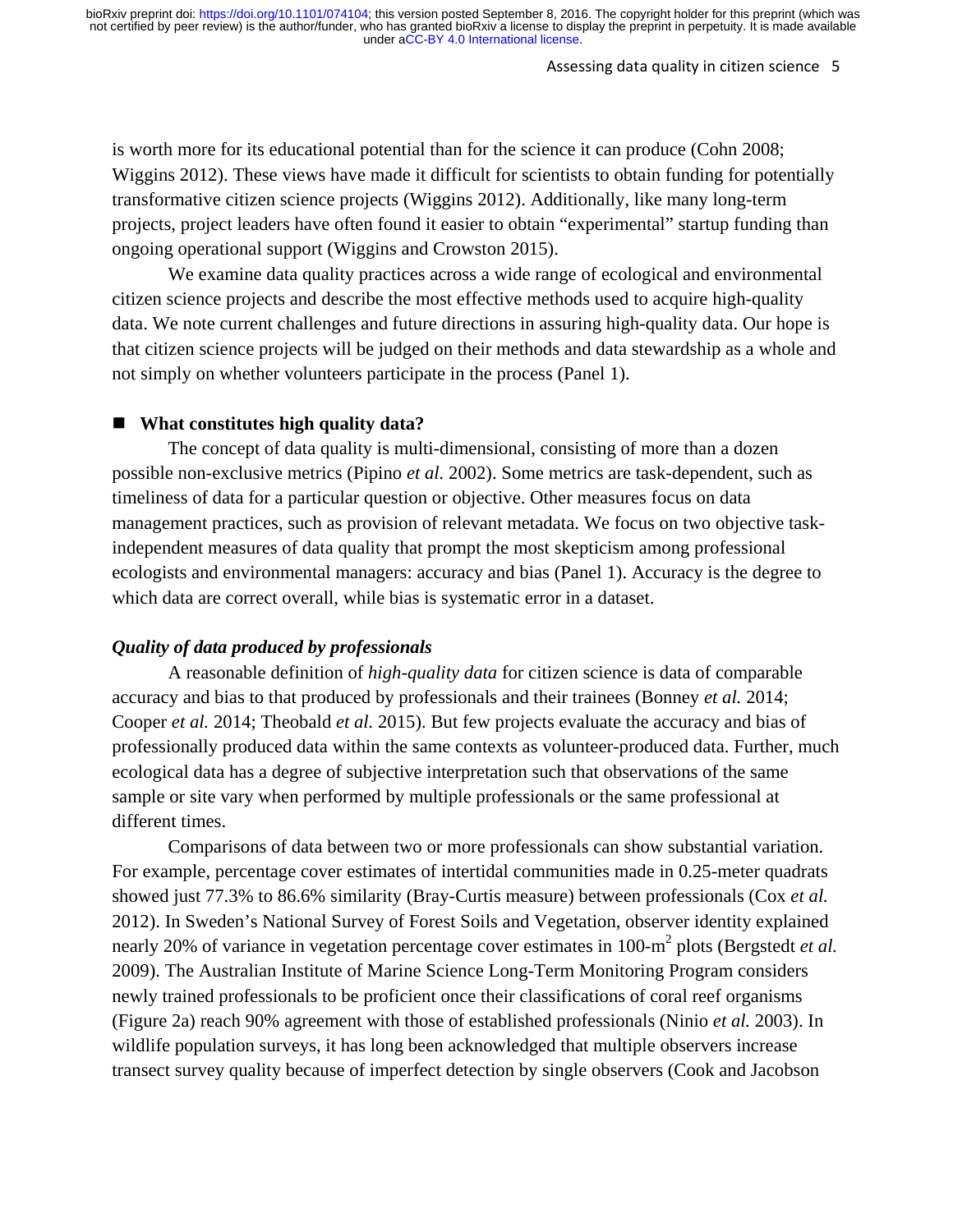#### Assessing data quality in citizen science 6

1979). For example, under ideal conditions, single experienced observers in Alaska recorded only 68% of known moose present in aerial surveys (LeResche and Rausch 1974).

Even for observations where the correct answer is more concrete, professionals sometimes make mistakes. Professionals examining trees in urban Massachusetts agreed on species identifications 98% of the time and on tree condition 89% of the time (Bloniarz and Ryan 1996). In one study recording target plant species, professionals had an 88% accuracy rate (Crall *et al.* 2011). Experts identifying large African animal species from images in Snapshot Serengeti were found to have an accuracy of 96.6%, with errors due largely to identification fatigue and data entry error (Swanson *et al.* 2016).

Because data produced by professionals and other experts can contain error and bias, comparisons between volunteer and professional data must be careful to distinguish between inter-observer variability and variability due to status as a professional or volunteer. We should also not expect the accuracy of individual volunteers to be higher than that of individual professionals.

## *Quality of data produced by volunteers*

Despite differences in background and experience from professional ecologists, volunteers can perform at the level of professionals for particular data gathering and processing tasks, with variation depending on task difficulty and on volunteer experience. Rates of 70-95% accuracy are typical for species identification across a diverse array of systems and taxa (Delaney *et al.* 2008; Crall *et al.* 2011; Gardiner *et al.* 2012; Fuccillo *et al.* 2015; Swanson *et al.* 2016).

Volunteers' accuracy varies with task difficulty (Table 1). For Snapshot Serengeti, volunteers were better at identifying iconic mammals such as giraffe and zebra than less familiar mammals such as aardwolf and a set of easily confused antelope (Swanson *et al.* 2016). In anuran call surveys (Figure 2b), volunteers' accuracy varied widely with species (Weir *et al.* 2005). The Monarch Larva Monitoring Project (Figure 2c) found reliable identification of 5th instar larvae, but not 1st and 2nd instar larvae (Prysby and Oberhauser 2004). In identifications of plant species, volunteers had an 82% accuracy rate for identification of "easy" species, but just a 65% accuracy rate for "hard" ones (Crall *et al.* 2011). Volunteers could more reliably identify street trees (Figure 3a) to genus (94% accuracy) than species (79%) (Bloniarz and Ryan 1996). Determining a crab's species (Figure 3b) was easier (95% accuracy for seventh graders) than its sex (80% accuracy for seventh graders) (Delaney *et al.* 2008). Kelling *et al.* (2015) identified differences in bird detection (Figure 3c) and identification rates by volunteers for species that are secretive, hard to distinguish visually, or best identified by sound.

Volunteers often improve in accuracy as they gain experience with a project. New Snapshot Serengeti participants had an average of 78.5% accuracy, but most individuals who had classified hundreds of images had accuracies over 90% (Swanson *et al.* 2016). In the French Breeding Bird Survey, observers counted 4.3% more birds per hour after their first year of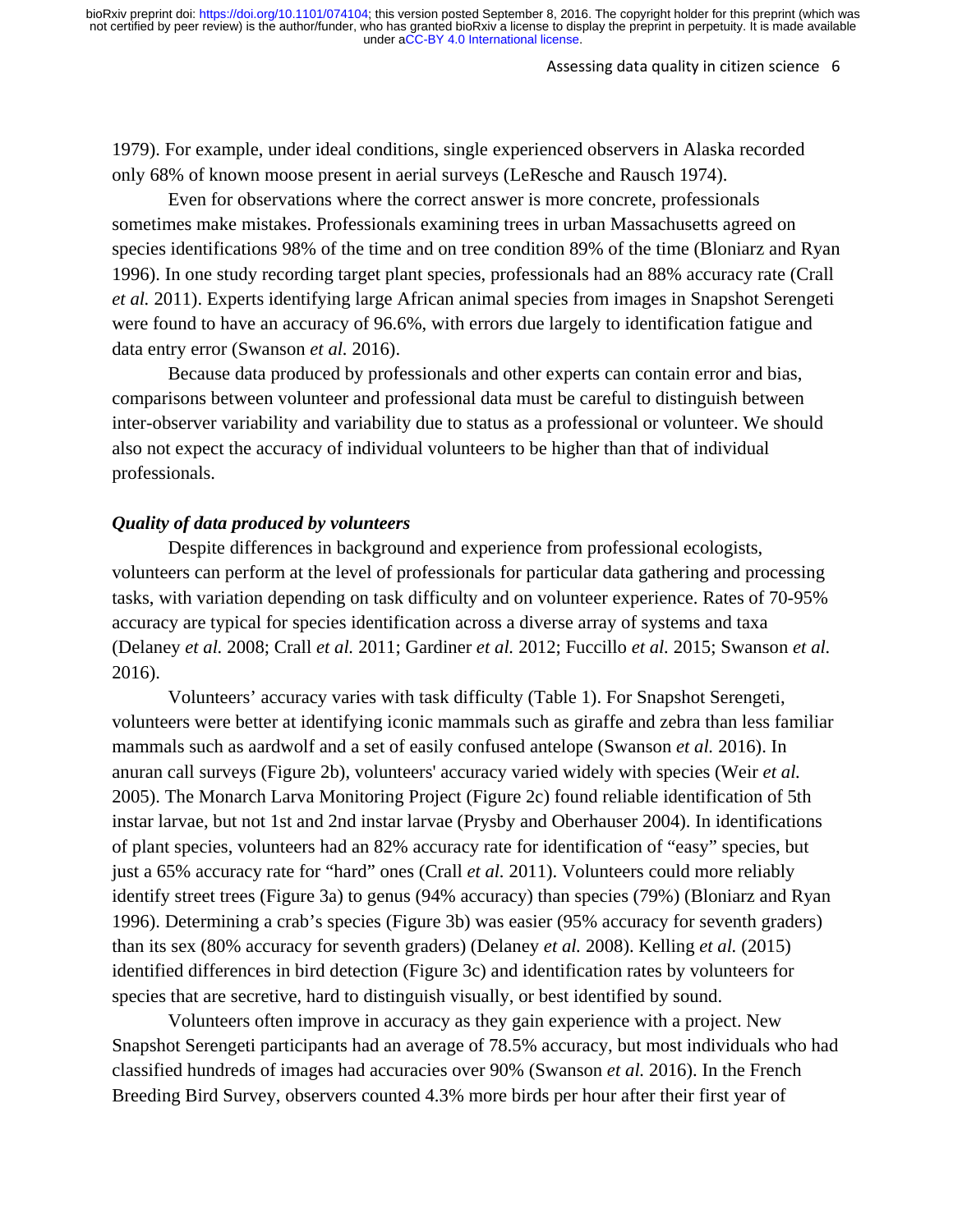#### Assessing data quality in citizen science 7

observation (Jiguet 2009), and an analysis of the North American Breeding Bird Survey also found a first-year effect (Kendall *et al.* 1996). Models of volunteers' performance using species accumulation curves showed improvements in bird species detection and identification abilities through cumulative experience (Kelling *et al.* 2015).

### **Techniques for producing high-quality ecological citizen science data**

Effective methods to acquire high-quality citizen science data vary based on the type of data being created and the resources available to the project. In general, they are congruent with the procedures used by professionals (Panel 2; Wiggins and Crowston 2015). The following techniques are used by existing projects to increase the quality of citizen science data. Successful projects typically use multiple techniques.

### *Iterative development of task and tool design*

Iterative refinement of tasks and tools for volunteers is often a critical step in project development (Crall *et al.* 2010). The Great Sunflower Project progressively reduced the duration of observations of pollinator service, and expanded the range of plant target species, making the tasks more accessible without compromising data quality (Wiggins 2013). Mountain Watch saw a reduction in errors for hikers' observations of alpine plant phenology (Figure 4a) when tasks and data sheets were changed to specify plots where the species were known to be present rather than any volunteer-selected location along a trail (Wiggins 2013). The Virginia Save-Our-Streams program shifted from a presence-only protocol to a count-based protocol when analyses showed that the original protocol resulted in poor data quality that consistently overrated stream condition (Engel and Voshell 2002).

### *Volunteer training and testing*

Perhaps the most obvious approach to improving data quality is to train volunteers or to require prequalification via a skills test. The Monarch Larva Monitoring Project provides volunteers an intensive training program of 4- to 11-hour workshops and focuses on long-term engagement of volunteers. Field observations and analysis of volunteer data suggest that trained and engaged volunteers produce data of similar or higher quality than hired field assistants (Prysby and Oberhauser 2004). Similarly, local volunteers monitoring tropical resources who received training over 2-3 days with shorter annual refresher training produced data of similar quality to that of professional scientists (Danielsen *et al.* 2014). Training may sometimes be selfinitiated by volunteers. The Breeding Bird Survey, for example, relies upon skilled birders, who have gained their expertise over a lifetime of bird watching (Sauer *et al.* 2013).

Ongoing training can be beneficial. BeeWatch volunteers are provided ongoing feedback on their bee species identifications based on professional validation of their photographs, and this feedback increases both volunteer accuracy and retention (van der Wal *et al.* 2016). Just-in-time training can sometimes be undertaken in conjunction with project tasks. Snapshot Serengeti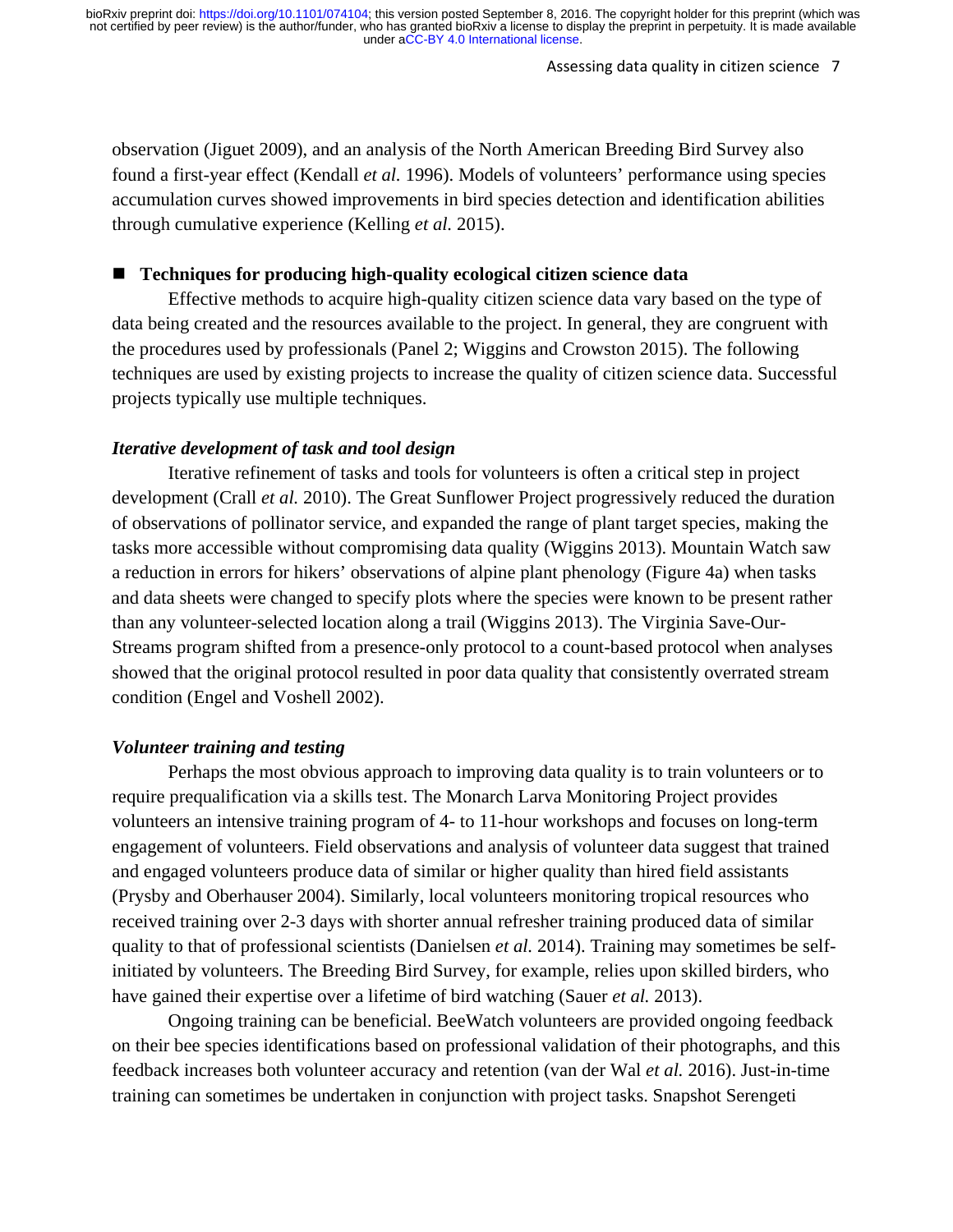#### Assessing data quality in citizen science 8

provides initially untrained volunteers a set of guiding filters that allows them to learn likely species identifications based on a target animal's morphological traits (Swanson *et al.* 2016). Similarly, eBird assists its volunteers with dynamically-generated data entry forms that list the most common birds for a volunteer's given location and time, increasing both volunteer awareness of the local species and data quality (Sullivan *et al.* 2014). Stardust@home uses known 'seeded' images for ongoing accuracy assessment and provides feedback to volunteers on their success rate so that they can voluntarily work on improving (Westphal *et al.* 2006).

#### *Use of standardized and calibrated equipment*

Standardization of measurement tools and collection of instrument calibration data are common strategies for promoting high-quality data and typically mirror established professional techniques. The CoCoRaHS precipitation monitoring network requires a standardized and reliable rain gauge (Moon *et al.* 2009). Many water quality projects use standardized Secchi tubes or loan out calibrated equipment to volunteers for data capture (Sheppard and Terveen 2011), depending on the nature of the data being collected. Projects using mobile phone sensors record system data such as device model and operating system to calibrate data across devices (e.g. MyShake).

### *Expert validation*

When volunteers are not highly skilled or the events they observe are ephemeral, one solution is to collect vouchers allowing for expert verification. Vouchers can be physical specimens (e.g. Delaney *et al.* 2008; Gardiner *et al.* 2012) or photographs, video, or audio recordings (Kageyama *et al.* 2007). The eMammal project asks volunteers to set up motiontriggered cameras to monitor North American mammals (McShea *et al.* 2015). These volunteers make species identifications for "their" images, while the images themselves serve as vouchers, allowing experts to validate species identifications. Expert validation of volunteer classifications has been shown to be more cost-effective than direct expert classification for lady beetles (Figure 4b; Gardiner *et al.* 2012).

However, expert validation of every data point can be impractical, and for large projects, efficiently targeting likely wrong answers is key. Project FeederWatch uses a "smart filter" system that flags observations of unlikely species and unusually large numbers of birds. Flagged data are immediately sent to regional experts who then ask for photographic vouchers and supporting details from volunteers to validate the sighting. Over three years, just 1.3% of observations required expert review (Bonter and Cooper 2012). Similarly, Snapshot Serengeti uses a suite of post-hoc statistical metrics to identify "difficult" images of African animals to be sent for expert review (Swanson *et al.* 2016).

### *Replication and calibration across volunteers*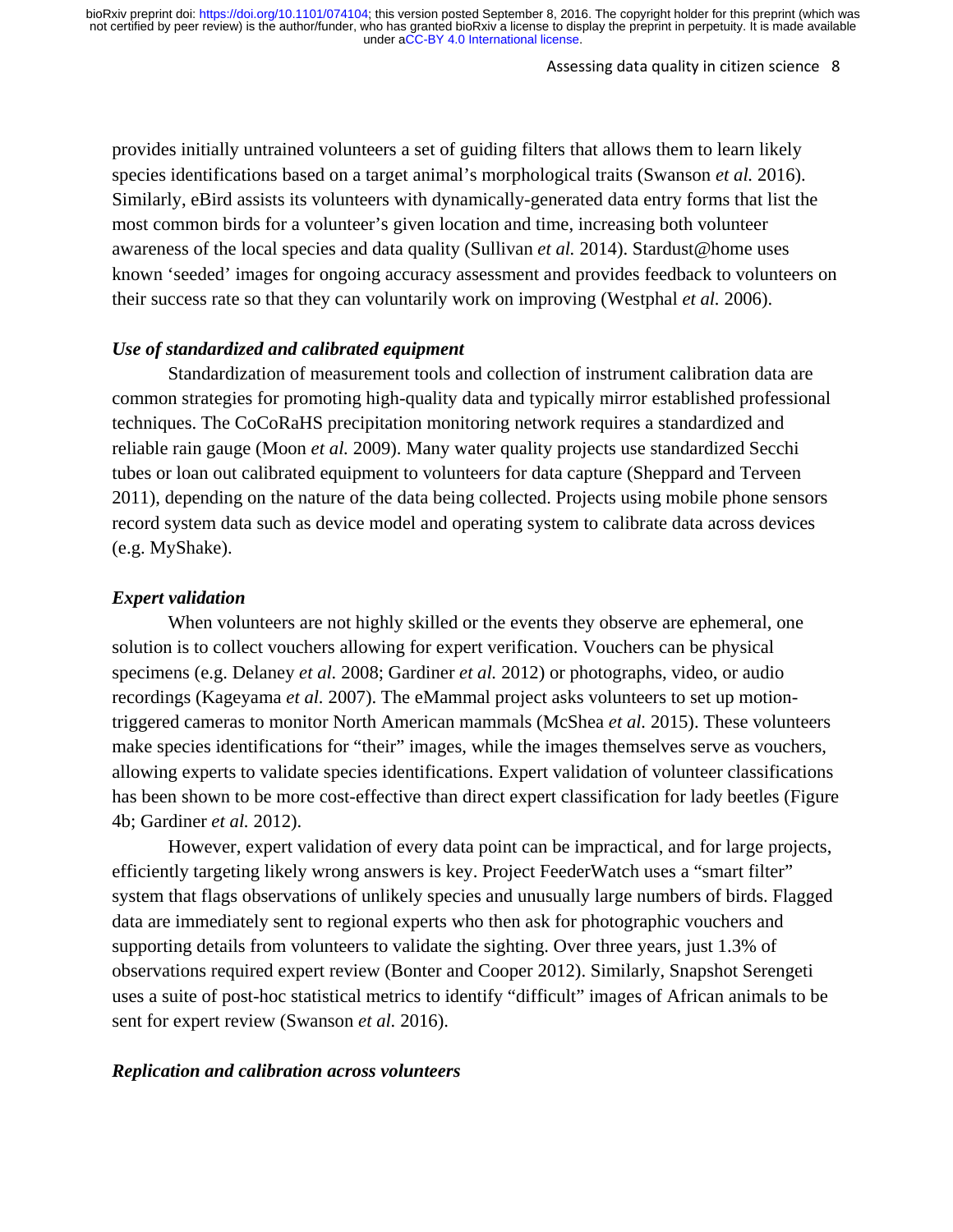#### Assessing data quality in citizen science 9

Some projects make multiple independent measurements for each subject to improve data quality. Projects on the Zooniverse platform show each digital voucher to multiple volunteers, with all resulting classifications combined into a "consensus" answer. For example, each image in Snapshot Serengeti (Figure 4c) is shown to 5-25 volunteers and its consensus answer is the plurality of identifications from all volunteers. Consensus improved accuracy from 88.6% to 97.9% over single classifications (Swanson *et al.* 2016).

When replication for all data points is not practical, calibration across volunteers using targeted replication allows for statistical control of data quality. In Mountain Watch, volunteers collect data at fixed locations as well as self-selected locations, with trained staff also reporting data from the fixed plots; this permits verification of observations from volunteers against those of staff naturalists. The fixed plots also allow for statistical normalization across volunteers and additional logger data from these plots provide covariates for data analysis (Wiggins 2013). Another calibration technique involves injecting professionally-classified (e.g. Stardust@home; Westphal *et al.* 2006) or artificially generated (e.g. Planet Hunters; Schwamb *et al.* 2012) vouchers into voucher sets given to volunteers for classification in order to evaluate ongoing volunteer performance.

### *Skill-based statistical weighting of volunteer classifications*

Methods are emerging for weighting volunteer classifications based on individual characteristics, such as skill level. For projects with multiple classifications per captured datum, volunteer skill can be assessed via frequency of agreement with other volunteers. For Snapshot Serengeti data, weighting increased consensus accuracy from 96.4% to 98.6% (Hines *et al.* 2015). In cases where there is only one classification per captured datum, skill can be assessed by testing or other means. The observation skill of eBird users was assessed using species accumulation curves, and when skill was incorporated into bird species distribution models, model accuracy increased for approximately 90% of the 120 species tested (Kelling *et al.* 2015).

#### *Accounting for random error and systematic bias*

Data produced through citizen science may contain error and bias, but existing statistical and modeling tools can accommodate these errors and biases to produce meaningful inference. A common concern is that citizen science data is too "noisy": it has too much variability. For some projects, collecting a sufficiently large amount of data may be enough to reduce non-systematic error in volunteer-produced data through the law of large numbers (Bird *et al.* 2014). eBird data accumulate at the rate of millions of observations monthly (Sullivan *et al.* 2014), and the resulting range maps and temporal distribution patterns concur with professional knowledge (Wiggins 2012). Similarly, with more than 750,000 individual reports, the U.S. Geological Survey's "Did You Feel It?" program yields highly accurate measures of earthquake strength when compared with ground sensors (Atkinson and Wald 2007).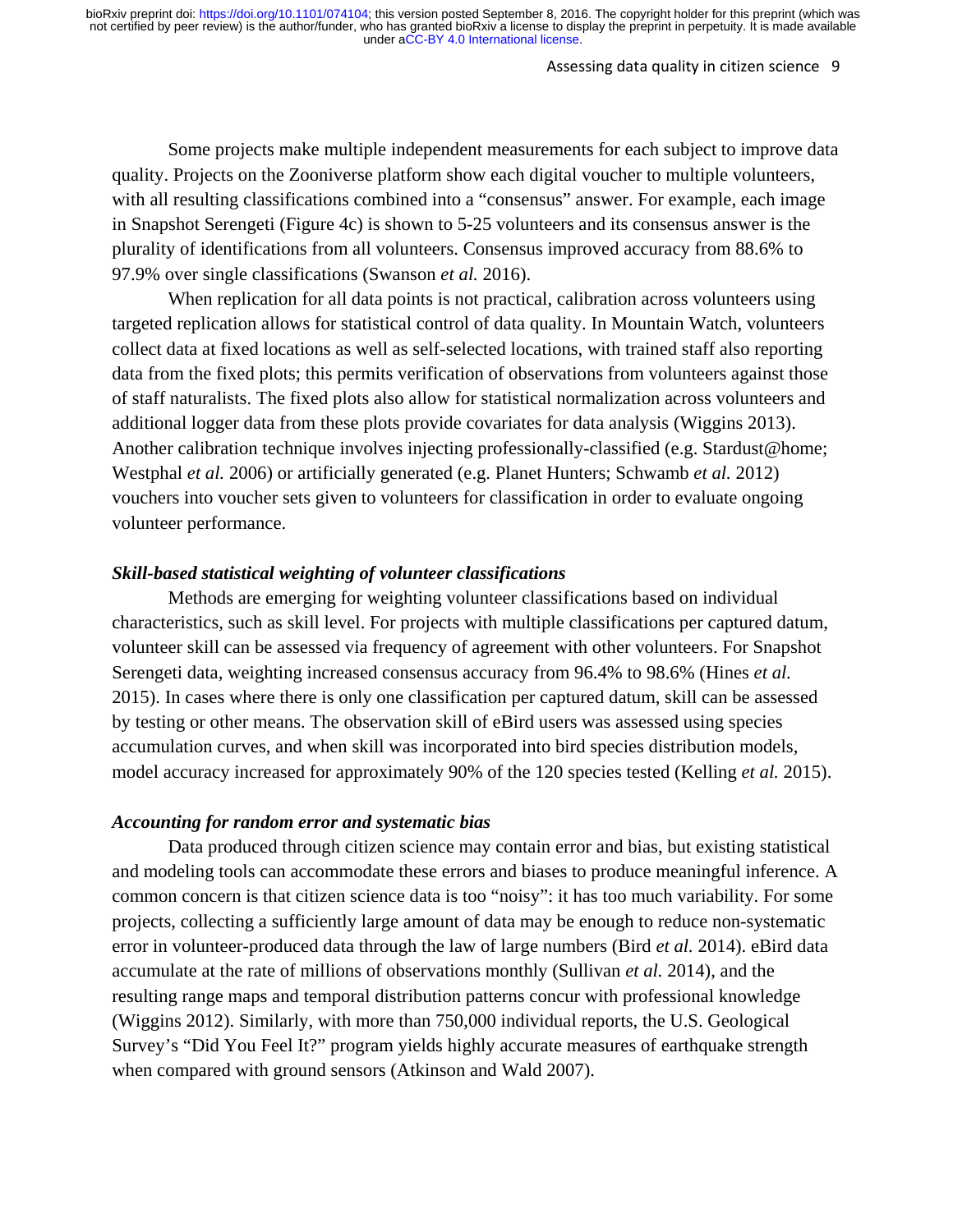#### Assessing data quality in citizen science 10

Many of the systematic biases in citizen science data are the same biases that occur in professionally collected data: spatially and temporally non-random observations (biased by things such as time of day or week, weather, and human population density; e.g. Courter *et al.* 2013), non-standardized capture or search effort, under-detection of organisms (Elkinton *et al.* 2009; Crall *et al.* 2011), confusion between similar-looking species, and the over- or underreporting of rare, cryptic, or elusive species compared to more common ones (Gardiner *et al.* 2012; Kelling *et al.* 2015; Swanson *et al.* 2016). However, all these biases are also found in professional ecological research, and there are many methods for statistically controlling for and modeling these biases, as long as the relevant metadata are recorded (Bird *et al.* 2014).

The only known bias specific to citizen science is the potentially high variability among volunteers in terms of demographics, ability, effort, and commitment. Modeling characteristics that vary among volunteers such as age, previous experience, formal education, attitudes, and training methods may increase data reliability, although the magnitude of the effect may be project- or task-dependent (Galloway *et al.* 2006; Delaney *et al.* 2008; Crall *et al.* 2011). Bird *et al.* (2014) thoroughly describe existing statistical methods – such as generalized linear models, mixed-effect models, hierarchical models, and machine learning algorithms – that can be used to properly analyze large and variable datasets produced by citizen science projects.

### **Challenges and the future of high-quality citizen science data**

Technology is rapidly developing to make implementing best practices for high-quality citizen science data easier, but challenges in project technologies and data management still remain. Online resource sites (e.g. Cornell's Citizen Science Toolkit, U.S. Federal Crowdsourcing and Citizen Science Toolkit), platforms for building online citizen science projects (e.g. Zooniverse Project Builder, CrowdCrafting), and data entry tools for field data (e.g. iNaturalist, CitSci.org, iSpot) are making it easier than ever to build citizen science projects with online components. However, research in the field of human-computer interaction is beginning to show direct and indirect impacts of online project and technology design on volunteer performance (Bowser *et al.* 2013; Eveleigh *et al.* 2014), and more such research is needed. The next generation of multipurpose data entry platforms should allow for customized data constraints and real-time outlier detection to reduce data entry error. Additionally, repositories to support terabyte-scale multimedia voucher sets are increasingly needed (e.g. McShea *et al.* 2015). Other technological challenges include unreliable mobile device GPS performance, necessity of offline functionality for mobile devices, issues of usability and accessibility, and user privacy protections (Bowser-Livermore and Wiggins 2015; Wiggins and He 2016).

Additional research is also needed in the application of existing statistical and modeling tools to citizen science datasets, which sometimes present additional challenges (Bird *et al.* 2014). Currently, analyses of complex citizen science data often require custom solutions developed by professional statisticians and computer scientists, using high performance or cloud computing systems (e.g. Yu *et al.* 2010; Hochachka *et al.* 2012) – resources that are not available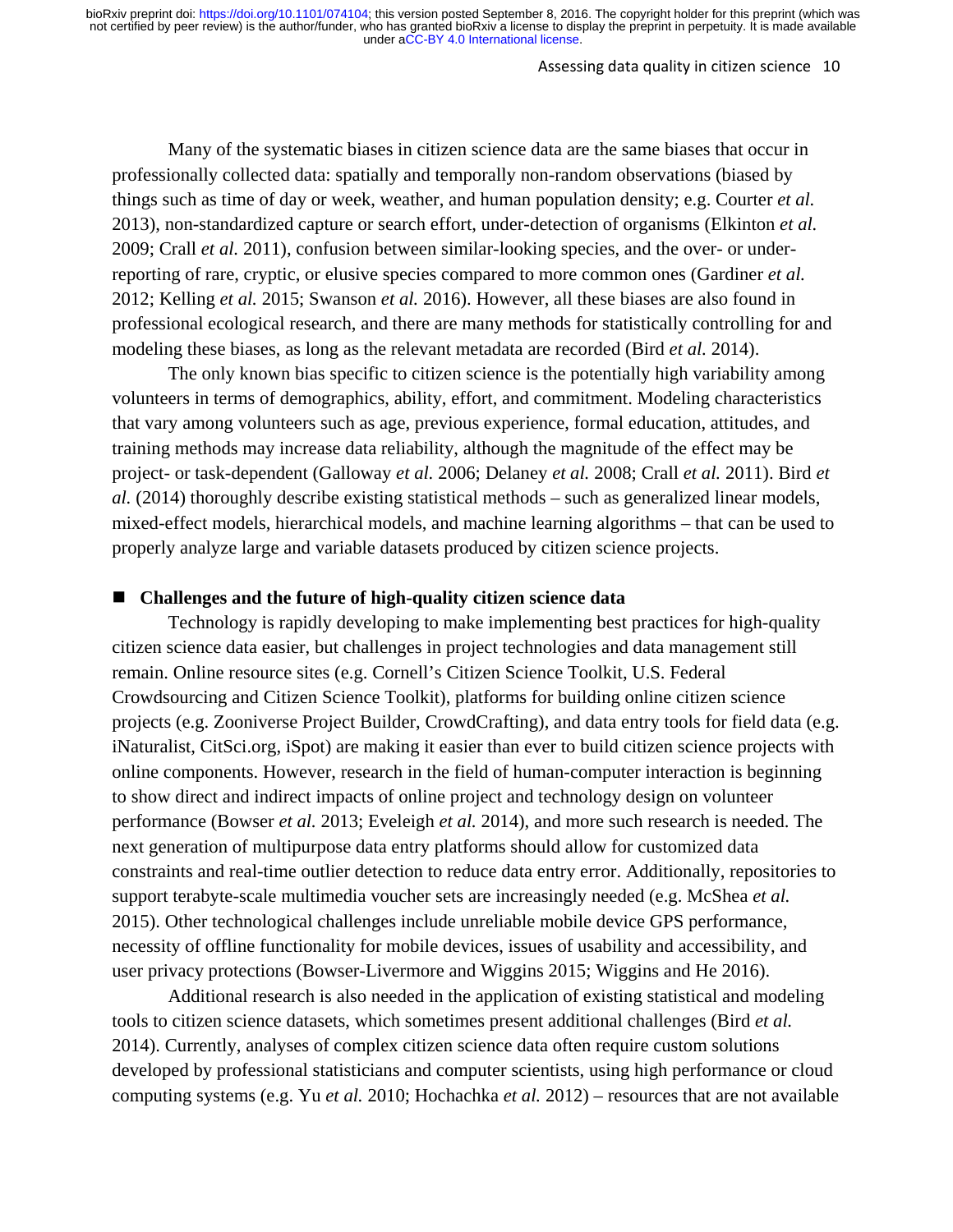#### Assessing data quality in citizen science 11

to most projects. Generalizable and scalable methods to analyze variable spatiotemporal datasets will be increasingly valuable, and borrowing techniques from other fields may prove beneficial. The information science field has developed sophisticated methods for combining categorical classifications across multiple observers (e.g. Woźniak *et al.* 2014). Similarly, the social sciences have developed reliability and aggregation metrics that can be adapted to accommodate heterogeneous volunteer data. In the computer science field, optimal crowdsourcing has commercial applications, engendering new human computation journals and conferences (e.g. Human Computation Journal, AAAI Human Computation conference). Task allocation algorithms, in particular, have the potential to improve both data quality and project efficiency by routing content to the best individuals (Kamar *et al.* 2012).

### ■ **Conclusion**

As citizen science continues to grow and mature, we expect to see a growing awareness of data quality as a key metric of project success. Appropriate metrics of data quality compare data produced by volunteers against similar data produced by professionals and distinguish interobserver variability from variability due to observer experience. Evidence from across a diverse range of different task types and study systems shows that volunteers can produce high-quality data, and that accuracy is particularly high for easy tasks and for experienced volunteers. Highquality data can be produced using a suite of techniques, and investment in additional research and technology has the potential to augment these techniques and make them more broadly accessible. We suggest that Panel 1 be used as a guide by citizen science evaluators, project creators, and data users as a standard to gauge data quality. As we face grand challenges related to global environmental change, citizen science emerges as a general tool to collect otherwise unobtainable high-quality data in support of policy and resource management, conservation monitoring, and basic science.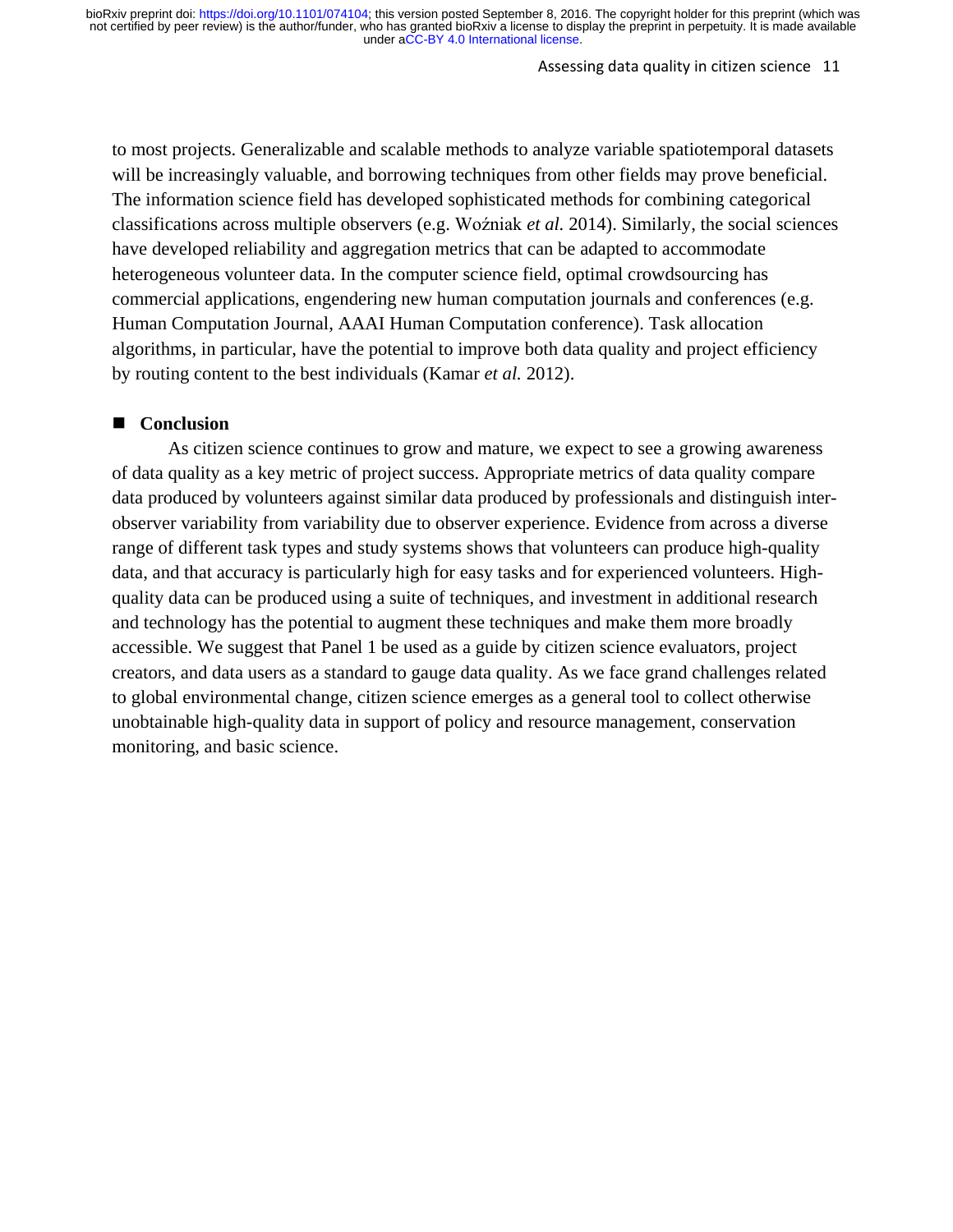Assessing data quality in citizen science 12

# **Acknowledgements**

MK is supported by a grant from the National Science Foundation, through the Macrosystems Biology Program (award EF-1065029). BS acknowledges support from Balliol College, Oxford, and the National Aeronautics and Space Administration (NASA) through Einstein Postdoctoral Fellowship Award Number PF5-160143 issued by the Chandra X-ray Observatory Center, which is operated by the Smithsonian Astrophysical Observatory for and on behalf of NASA under contract NAS8-03060.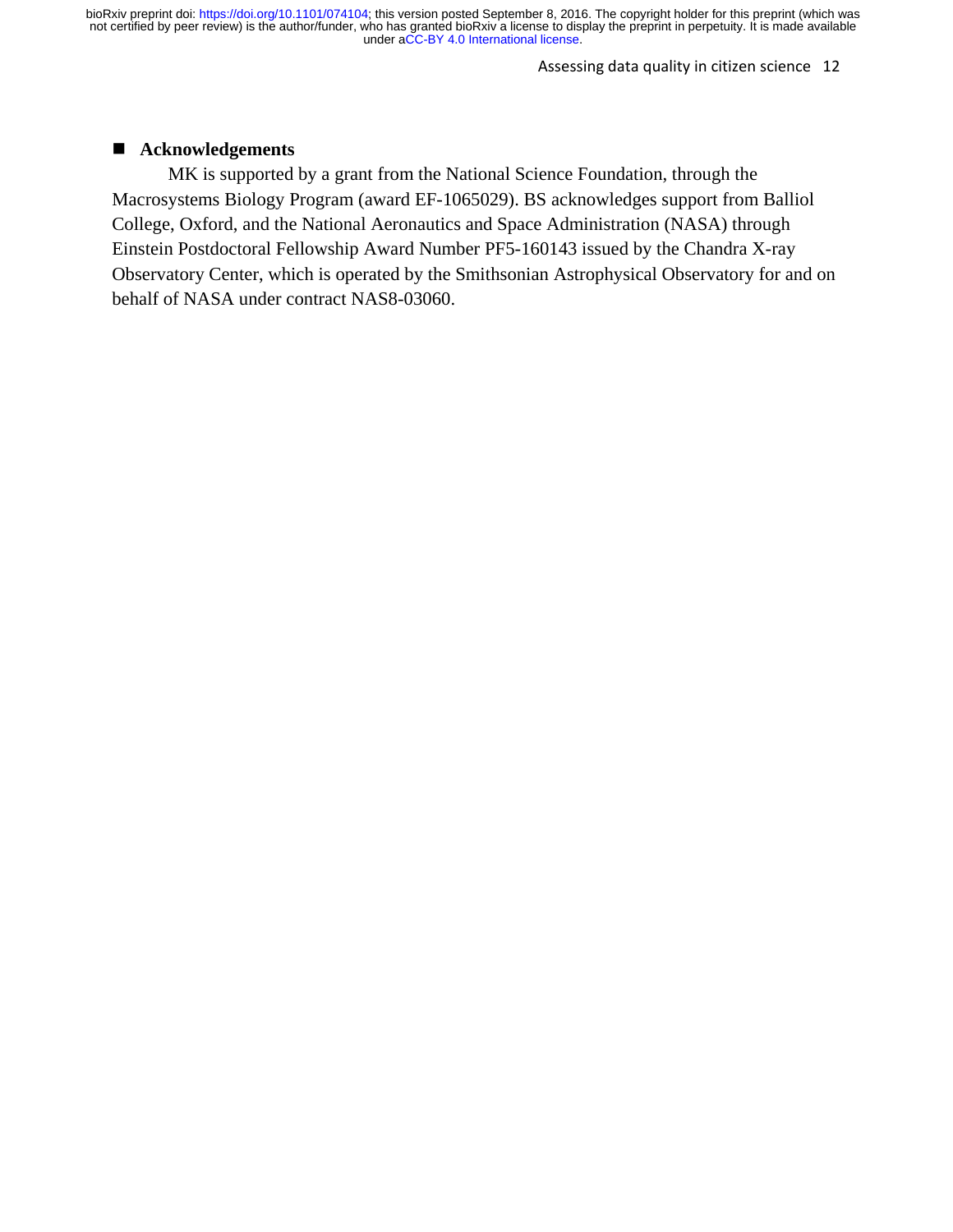#### Assessing data quality in citizen science 13

# ■ References

- Alabri A and Hunter J. 2010. Enhancing the quality and trust of citizen science data. In: IEEE Sixth International Conference on e-Science. Brisbane, Australia: IEEE.
- Atkinson GM and Wald DJ. 2007. "Did You Feel It?" intensity data: A surprisingly good measure of earthquake ground motion. *Seismol Res Lett* **78**: 362–8.
- Bergstedt J, Westerberg L, and Milberg P. 2009. In the eye of the beholder: bias and stochastic variation in cover estimates. *Plant Ecol* **204**: 271–83.
- Bird TJ, Bates AE, Lefcheck JS, *et al.* 2014. Statistical solutions for error and bias in global citizen science datasets. *Biol Conserv* **173**: 144–54.
- Bloniarz DV and Ryan HDP III. 1996. The use of volunteer initiatives in conducting urban forest resource inventories. *J Arboric* **22**: 75–82.
- Bonney R, Shirk JL, Phillips TB, *et al.* 2014. Next steps for citizen science. *Science* **343**: 1436– 7.
- Bonter DN and Cooper CB. 2012. Data validation in citizen science: a case study from Project FeederWatch. *Front Ecol Environ* **10**: 305–7.
- Borer ET, Seabloom EW, Jones MB, and Schildhauer M. 2009. Some Simple Guidelines for Effective Data Management. *Bull Ecol Soc Am* **90**: 205–14.
- Bowser A, Hansen D, He Y, *et al.* 2013. Using gamification to inspire new citizen science volunteers. In: Proceedings of the First International Conference on Gameful Design, Research, and Applications. Stratford, Ontario, Canada: ACM.
- Bowser-Livermore A and Wiggins A. 2015. Privacy in participatory research: advancing policy to support human computation. *Hum Comput* **2**: 19–44.
- Cohn JP. 2008. Citizen science: Can volunteers do real research? *BioScience* **58**: 192–7.
- Conrad CC and Hilchey KG. 2011. A review of citizen science and community-based environmental monitoring: issues and opportunities. *Environ Monit Assess* **176**: 273–91.
- Cook RD and Jacobson JO. 1979. A design for estimating visibility bias in aerial surveys. *Biometrics* **35**: 735.
- Cooper CB, Shirk J, and Zuckerberg B. 2014. The invisible prevalence of citizen science in global research: migratory birds and climate change. *PLoS ONE* **9**: e106508.
- Courter JR, Johnson RJ, Stuyck CM, *et al.* 2013. Weekend bias in Citizen Science data reporting: implications for phenology studies. *Int J Biometeorol* **57**: 715–20.
- Cox TE, Philippoff J, Baumgartner E, and Smith CM. 2012. Expert variability provides perspective on the strengths and weaknesses of citizen-driven intertidal monitoring program. *Ecol Appl* **22**: 1201–12.
- Crall AW, Newman GJ, Jarnevich CS, *et al.* 2010. Improving and integrating data on invasive species collected by citizen scientists. *Biol Invasions* **12**: 3419–28.
- Crall AW, Newman GJ, Stohlgren TJ, *et al.* 2011. Assessing citizen science data quality: an invasive species case study. *Conserv Lett* **4**: 433–42.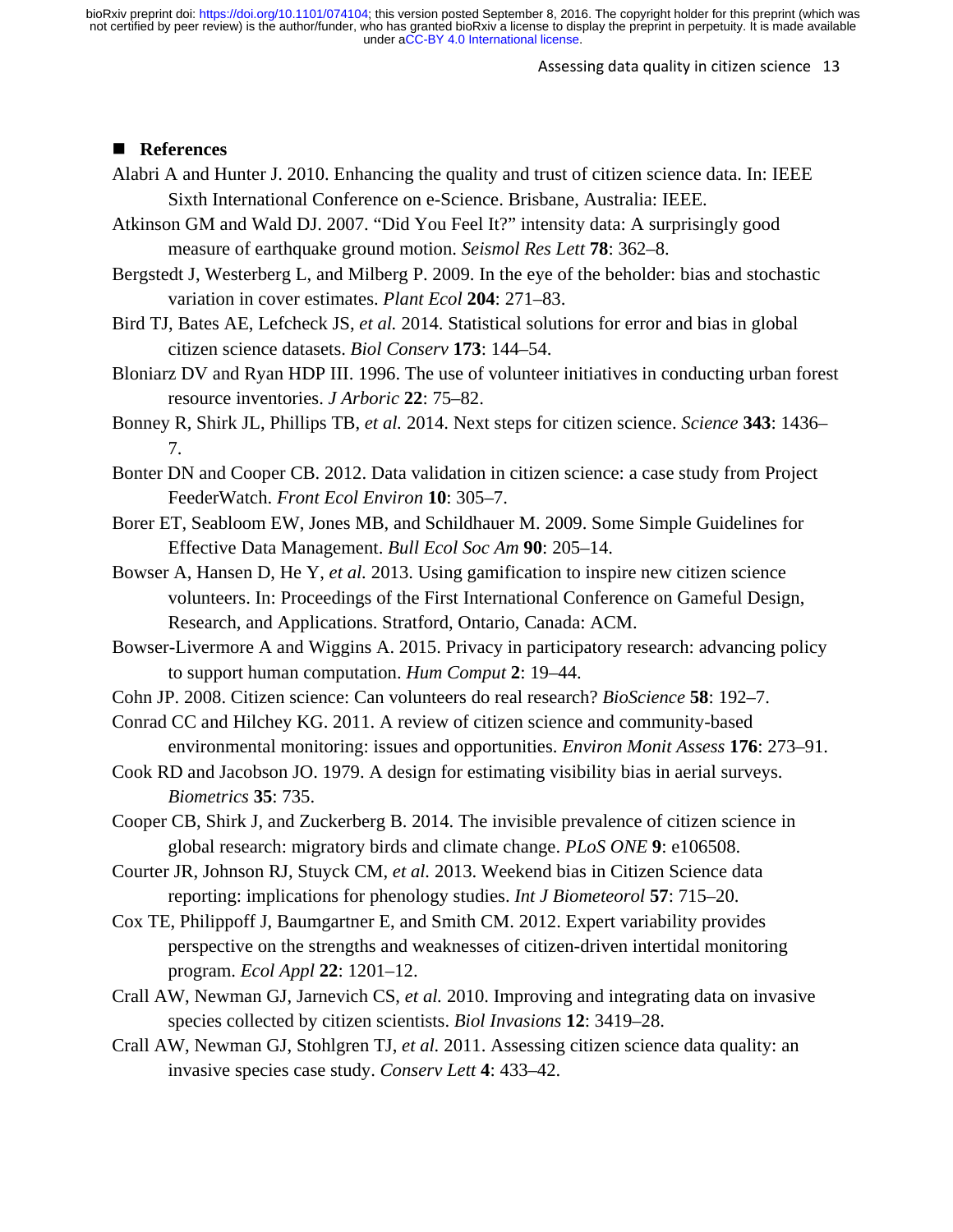- Danielsen F, Jensen PM, Burgess ND, *et al.* 2014. A multicountry assessment of tropical resource monitoring by local communities. *BioScience* **64**: 236–51.
- Delaney DG, Sperling CD, Adams CS, and Leung B. 2008. Marine invasive species: validation of citizen science and implications for national monitoring networks. *Biol Invasions* **10**: 117–28.
- Dickinson JL, Shirk J, Bonter D, *et al.* 2012. The current state of citizen science as a tool for ecological research and public engagement. *Front Ecol Environ* **10**: 291–7.
- Dickinson JL, Zuckerberg B, and Bonter DN. 2010. Citizen science as an ecological research tool: challenges and benefits. *Annu Rev Ecol Evol Syst* **41**: 149–72.
- Elkinton J, Ellison A, Preisser E, and Fitzpatrick M. 2009. Observer bias and the detection of low-density populations. *Ecol Appl* **19**: 1673–9.
- Engel SR and Voshell JRJ. 2002. Volunteer biological monitoring: can it accurately assess the ecological condition of streams? *Am Entomol* **48**: 164–77.
- Eveleigh A, Jennett C, Blandford A, *et al.* 2014. Designing for dabblers and deterring drop-outs in citizen science. In: Proceedings of the SIGCHI Conference on Human Factors in Computing Systems. Toronto, ON, Canada: ACM Press.
- Fuccillo KK, Crimmins TM, Rivera CE de, and Elder TS. 2015. Assessing accuracy in citizen science-based plant phenology monitoring. *Int J Biometeorol* **59**: 917–26.
- Galloway AWE, Tudor MT, and Vander Haegen WM. 2006. The reliability of citizen science: a case study of oregon white oak stand surveys. *Wildl Soc Bull* **34**: 1425–9.
- Gardiner MM, Allee LL, Brown PM, *et al.* 2012. Lessons from lady beetles: accuracy of monitoring data from US and UK citizen-science programs. *Front Ecol Environ* **10**: 471– 6.
- Hines G, Swanson A, Kosmala M, and Lintott C. 2015. Aggregating user input in ecology citizen science projects. In: Proceedings of the Twenty-Seventh Conference on Innovative Applications of Artificial Intelligence. Austin, Texas: AAAI.
- Hochachka WM, Fink D, Hutchinson RA, *et al.* 2012. Data-intensive science applied to broadscale citizen science. *Trends Ecol Evol* **27**: 130–7.
- Jiguet F. 2009. Method learning caused a first‐time observer effect in a newly started breeding bird survey. *Bird Study* **56**: 253–8.
- Kageyama M, Monk RR, Bradley RD, *et al.* 2007. The changing significance and definition of the biological voucher. In: Museum studies, perspectives and innovations. Washington, DC: Society for the Preservation of Natural History Collections.
- Kamar E, Hacker S, and Horvitz E. 2012. Combining human and machine intelligence in largescale crowdsourcing. In: Proceedings of the 11th International Conference on Autonomous Agents and Multiagent Systems. Valencia, Spain: International Foundation for Autonomous Agents and Multiagent Systems.
- Kelling S, Johnston A, Hochachka WM, *et al.* 2015. Can observation skills of citizen scientists be estimated using species accumulation curves? *PLOS ONE* **10**: e0139600.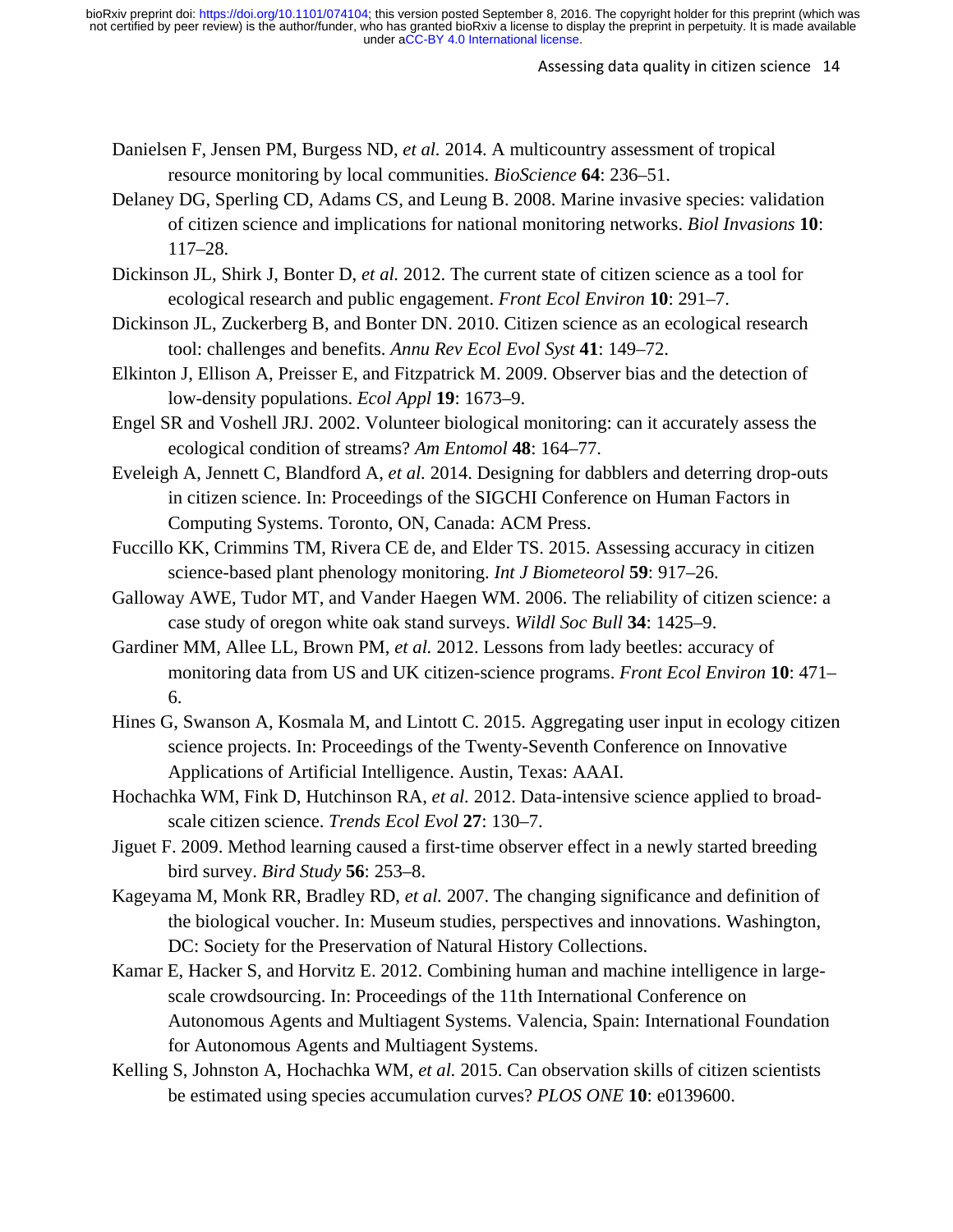- Kendall WL, Peterjohn BG, and Sauer JR. 1996. First-time observer effects in the north american breeding bird survey. *The Auk* **113**: 823–9.
- LeResche RE and Rausch RA. 1974. Accuracy and precision of aerial moose censusing. *J Wildl Manag* **38**: 175–82.
- McKinley DC, Miller-Rushing AJ, Ballard HL, *et al.* 2015. Investing in Citizen Science Can Improve Natural Resource Management and Environmental Protection. *Issues Ecol*.
- McShea WJ, Forrester T, Costello R, *et al.* 2015. Volunteer-run cameras as distributed sensors for macrosystem mammal research. *Landsc Ecol* **online**: 1–12.
- Michener WK and Jones MB. 2012. Ecoinformatics: supporting ecology as a data-intensive science. *Trends Ecol Evol* **27**: 85–93.
- Moon JTI, Guinan PE, Snider DJ, and Lupo AR. 2009. CoCoRaHs in Missouri: Four years later, the importance of observations. *Trans Mo Acad Sci* **43**: 1–12.
- Newman G, Wiggins A, Crall A, *et al.* 2012. The future of citizen science: emerging technologies and shifting paradigms. *Front Ecol Environ* **10**: 298–304.
- Ninio R, Delean J, Osborne K, and Sweatman H. 2003. Estimating cover of benthic organisms from underwater video images: variability associated with multiple observers. *Mar Ecol-Prog Ser* **265**: 107–16.
- Pipino LL, Lee YW, and Wang RY. 2002. Data Quality Assessment. *Commun ACM* **45**: 211–8.
- Prysby MD and Oberhauser KS. 2004. Temporal and geographic variation in monarch densities: citizen scientists document monarch population patterns. In:Oberhauser, Karen S., Solensky MJ (Eds). Monarch Butterfly Biology & Conservation. Ithaca, NY: Cornell University Press.
- Resnik DB, Elliott KC, and Miller AK. 2015. A framework for addressing ethical issues in citizen science. *Environ Sci Policy* **54**: 475–81.
- Riesch H and Potter C. 2014. Citizen science as seen by scientists: Methodological, epistemological and ethical dimensions. *Public Underst Sci* **23**: 107–20.
- Rosemartin AH, Denny EG, Weltzin JF, *et al.* 2015. Lilac and honeysuckle phenology data 1956–2014. *Sci Data* **2**: 150038.
- Sauer JR, Link WA, Fallon JE, *et al.* 2013. The north american breeding bird survey 1966–2011: summary analysis and species accounts. *North Am Fauna* **79**: 1–32.
- Schwamb ME, Lintott CJ, Fischer DA, *et al.* 2012. Planet hunters: assessing the *Kepler* inventory of short-period planets. *Astrophys J* **754**: 129.
- Sheppard SA and Terveen L. 2011. Quality is a verb: The operationalization of data quality in a citizen science community. In: Proceedings of the 7th International Symposium on Wikis and Open Collaboration. Mountain View, CA, USA: ACM.
- Show H. 2015. Editorial: Rise of the citizen scientist. *Nature* **524**: 265.
- Silvertown J. 2009. A new dawn for citizen science. *Trends Ecol Evol* **24**: 467–71.
- Sullivan BL, Aycrigg JL, Barry JH, *et al.* 2014. The eBird enterprise: An integrated approach to development and application of citizen science. *Biol Conserv* **169**: 31–40.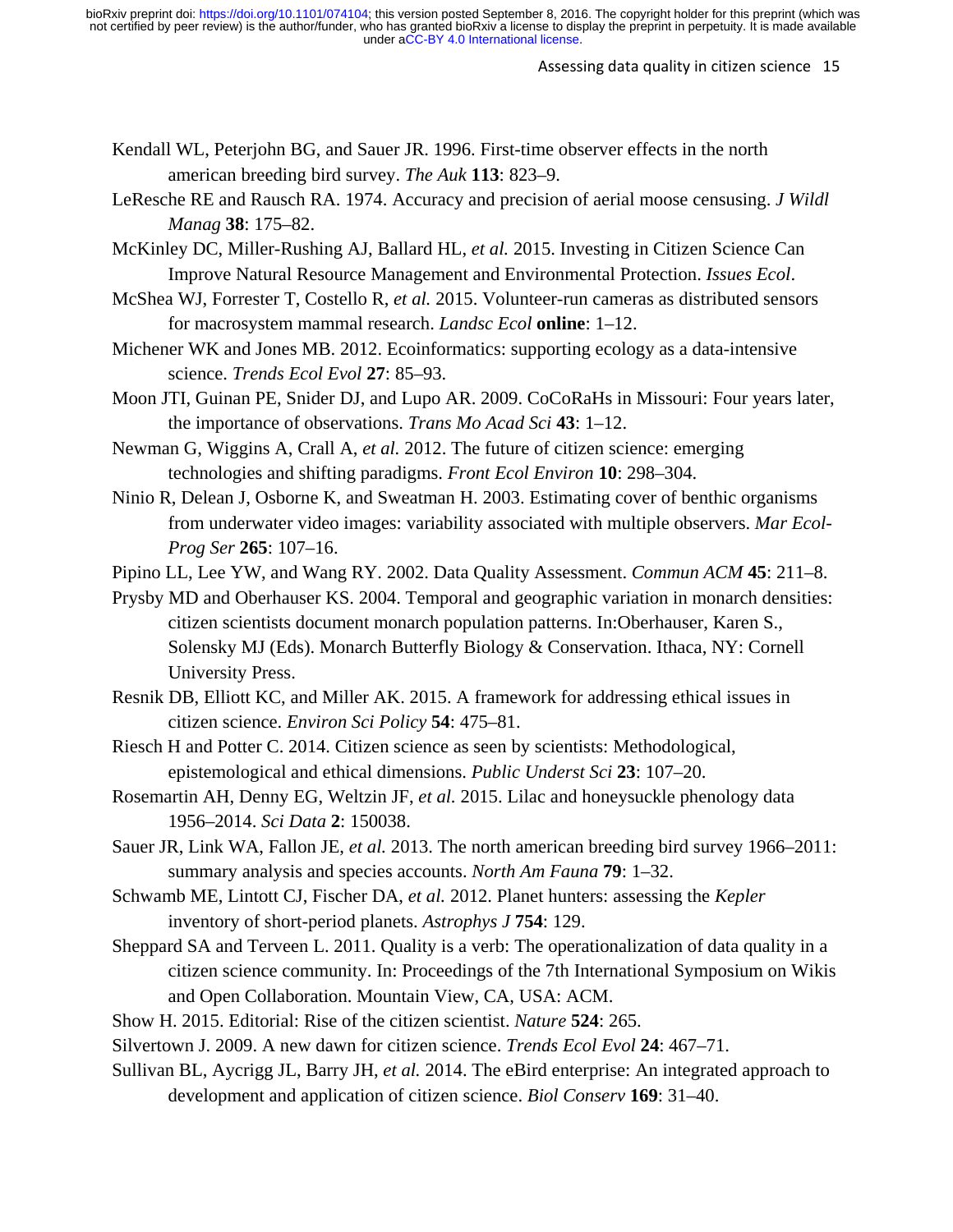- Swanson A, Kosmala M, Lintott C, and Packer C. 2016. A generalized approach for producing, quantifying, and validating citizen science data from wildlife images: Citizen Science Data Quality. *Conserv Biol* **30**: 520–31.
- Theobald EJ, Ettinger AK, Burgess HK, *et al.* 2015. Global change and local solutions: Tapping the unrealized potential of citizen science for biodiversity research. *Biol Conserv* **181**: 236–44.
- van der Wal R, Sharma N, Mellish C, *et al.* 2016. The role of automated feedback in training and retaining biological recorders for citizen science: Automated Feedback for Citizen Science. *Conserv Biol* **30**: 550–61.
- Weir LA, Royle JA, Nanjappa P, and Jung RE. 2005. Modeling anuran detection and site occupancy on North American Amphibian Monitoring Program (NAAMP) routes in Maryland. *J Herpetol* **39**: 627–39.
- Westphal AJ, Korff J von, Anderson DP, *et al.* 2006. Stardust@home: virtual microscope validation and first results. In: Proc. 37th Annual Lunar and Planetary Science Conference. League City, Texas.
- Wiggins A. 2012. Crowdsourcing Scientific Work: A Comparative Study of Technologies, Processes, and Outcomes in Citizen Science.
- Wiggins A. 2013. Free as in puppies: compensating for ICT constraints in citizen science. In: Proceedings of the 2013 conference on Computer supported cooperative work. San Antonio, TX, USA: ACM.
- Wiggins A, Bonney R, Graham E, *et al.* 2013. Data management guide for public participation in scientific research. Albuquerque, NM: DataONE.
- Wiggins A and Crowston K. 2015. Surveying the citizen science landscape. *First Monday* **20**: 1.
- Wiggins A and He Y. 2016. Community-based data validation practices in citizen science. In: Proceedings of the International Conference on Computer supported cooperative work and social computing. San Francisco, California: ACM.
- Woźniak M, Graña M, and Corchado E. 2014. A survey of multiple classifier systems as hybrid systems. *Inf Fusion* **16**: 3–17.
- Yu J, Wong W-K, and Hutchinson RA. 2010. Modeling experts and novices in citizen science data for species distribution modeling. In: 2010 IEEE International Conference on Data Mining. Sydney, Australia: IEEE.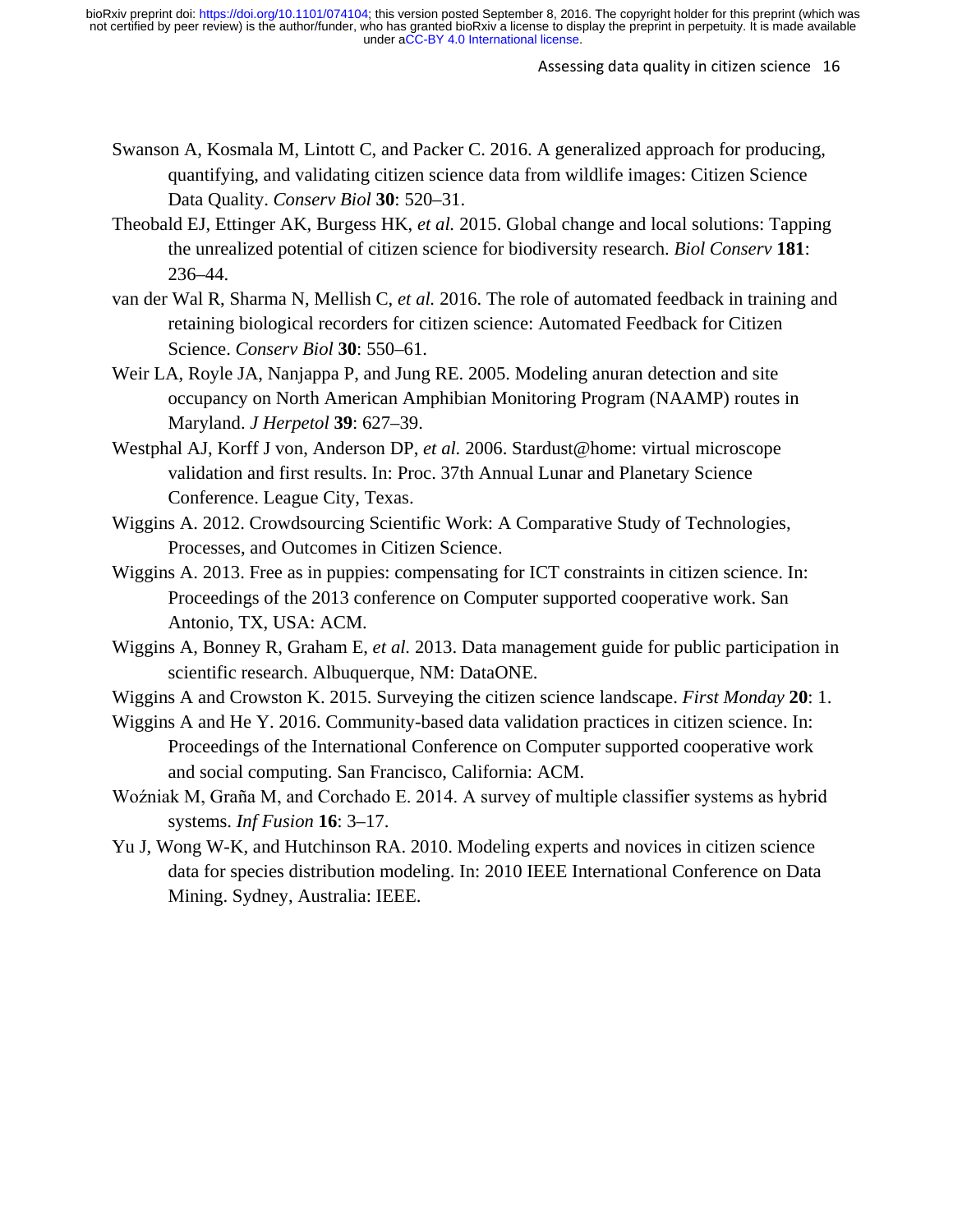#### Assessing data quality in citizen science 17

|                  | <b>Table 1.</b> Ecology and environmental citizen science task types |                             |                                                    |
|------------------|----------------------------------------------------------------------|-----------------------------|----------------------------------------------------|
| <b>Task Type</b> | <b>Description</b>                                                   | <b>Skill or</b><br>training | <b>Examples</b>                                    |
|                  |                                                                      | required                    |                                                    |
| Taxonomic        | Taxonomic                                                            | Low to                      | Low: Target crab species identification            |
| classifications  | identification or                                                    | $High*$                     | (Delaney et al. 2008)                              |
|                  | sorting of                                                           |                             |                                                    |
|                  | organisms                                                            |                             | Medium: Antelope differentiation in                |
|                  |                                                                      |                             | Snapshot Serengeti (Swanson et al. 2016)           |
|                  |                                                                      |                             |                                                    |
|                  |                                                                      |                             | <b>High:</b> Cryptic bird species differentiation  |
|                  |                                                                      |                             | in eBird (Kelling et al. 2015)                     |
| Percentage       | Visual                                                               | Medium                      | Intertidal communities (Cox et al. 2012)           |
| cover            | assessment of                                                        |                             |                                                    |
| estimates        | the composition                                                      |                             | Forest vegetation (Bergstedt et al. 2009)          |
|                  | of sessile                                                           |                             |                                                    |
|                  | organisms and/or                                                     |                             |                                                    |
|                  | substrate in a                                                       |                             |                                                    |
|                  | given area                                                           |                             |                                                    |
| Presence-        | <b>Binary</b>                                                        | Low                         | California Department of Fish and                  |
| absence          | determination of                                                     |                             | Wildlife's Invasive Species Citizen                |
| determinations   | whether                                                              |                             | <b>Science Program</b>                             |
|                  | particular                                                           |                             | (www.wildlife.ca.gov/Conservation/Invasi           |
|                  | organisms are in                                                     |                             | ves)                                               |
|                  | a given area<br>Count of the                                         |                             |                                                    |
| Counts           | number of                                                            | Low to<br>Medium            | Low: Number of birds arriving at a feeder          |
|                  | individuals in a                                                     |                             | in Project FeederWatch (Bonter and<br>Cooper 2012) |
|                  | given area                                                           |                             |                                                    |
|                  |                                                                      |                             | <b>Medium:</b> Estimating number of birds in       |
|                  |                                                                      |                             | large flocks in eBird (Kelling et al. 2015)        |
| Organism trait   | Measurements of                                                      | Low to                      | Low: Plant fruiting in Nature's Notebook           |
| measurements     | one or more                                                          | Medium**                    | (Fuccillo et al. 2015)                             |
|                  | traits of replicate                                                  |                             |                                                    |
|                  | individuals                                                          |                             | <b>Medium:</b> Larval instar in the Monarch        |
|                  |                                                                      |                             | Larva Monitoring Project (Prysby and               |
|                  |                                                                      |                             | Oberhauser 2004)                                   |
| Environmental    | Measurements of                                                      | Low                         | Atmospheric aerosols in iSPEX-EU                   |
| measurements     | abiotic                                                              |                             | (ispex-eu.org)                                     |
|                  | environmental                                                        |                             |                                                    |
|                  | conditions at a                                                      |                             | Precipitation in CoCoRaHS (Moon et al.             |
|                  | given location                                                       |                             | 2009)                                              |

**Table 1.** Ecology and environmental citizen science task types

\* Depending on the level of differentiation required, the familiarity of organisms, the obviousness of identifying features, and the time allowed for identification or sorting. \*\* Depending on the trait and the instrument (if any) used to measure the trait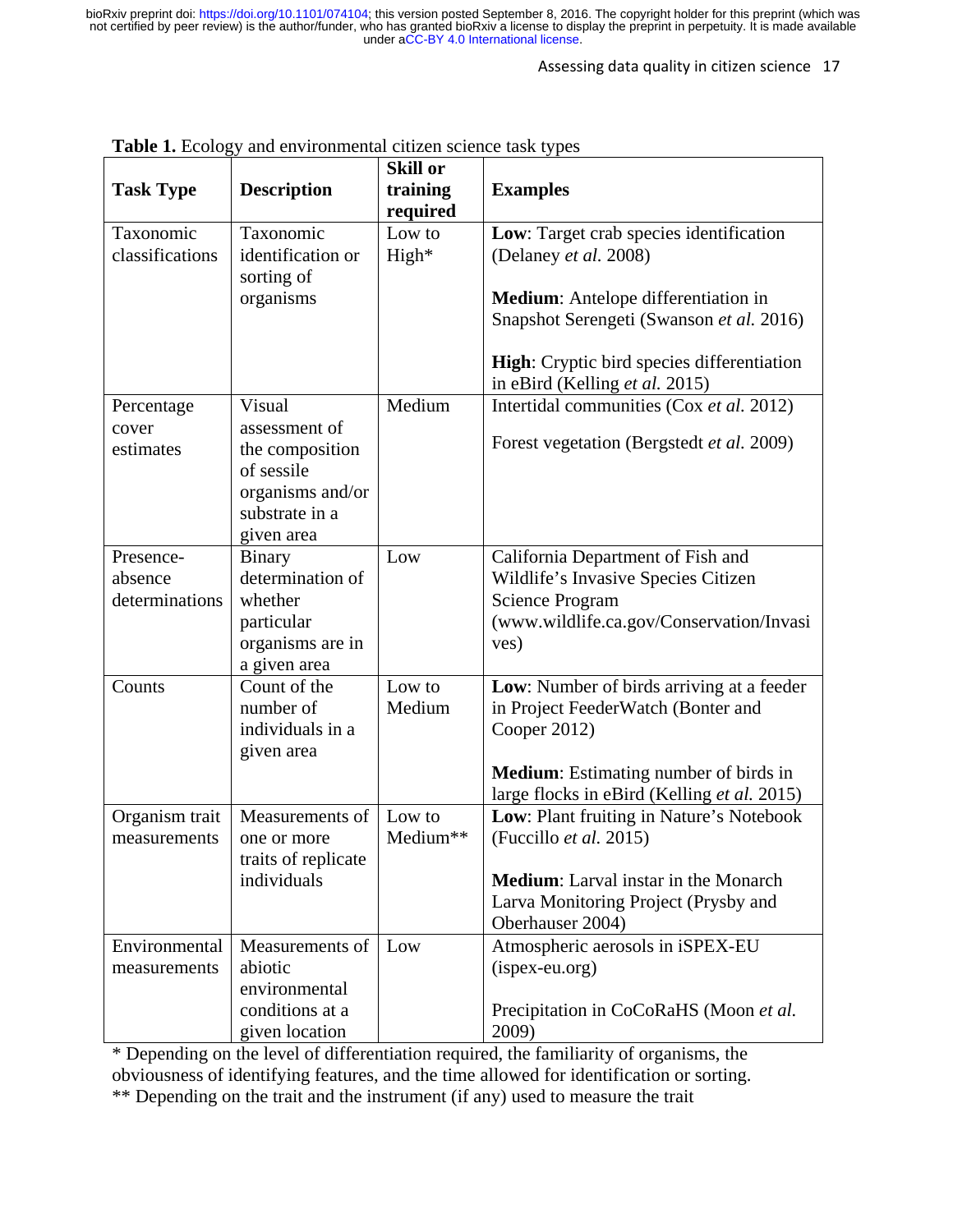

**Figure 1.** The past decade has seen a rapid increase in citizen science projects and volunteers. (a) Number of projects listed on the citizen science project directory website SciStarter, (b) Number of projects created by the citizen science portal Zooniverse (blue) and number of Zooniverse registered volunteers (red).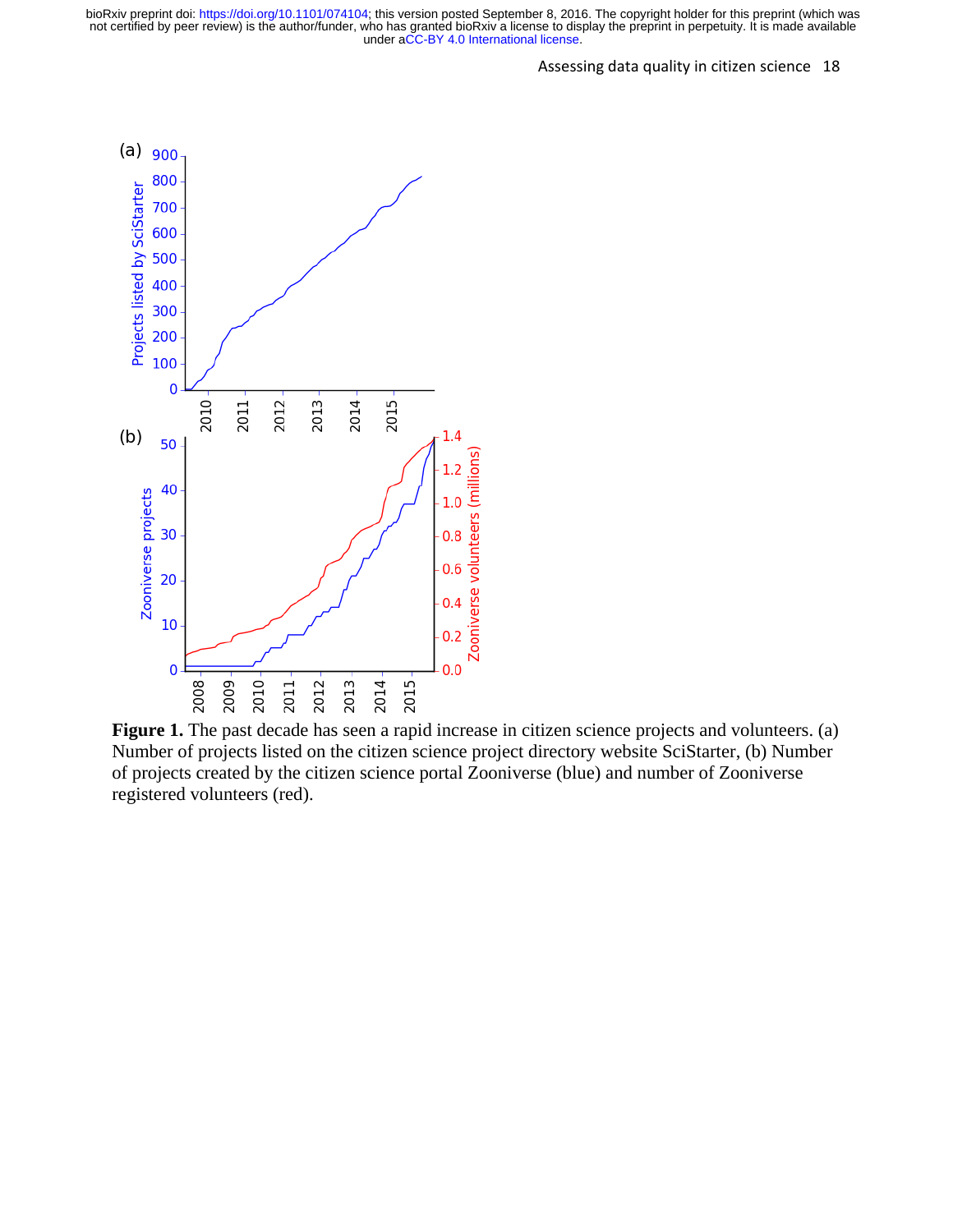### Assessing data quality in citizen science 19



**Figure 2.** Citizen science data are collected on diverse organisms, including (a) coral reefs, such as this one in the US Virgin Islands (image by NOAA's NOS/Flickr/public domain), (b) amphibians, such as this southern leopard frog (*Rana sphenocephala*, image by Joe McKenna/Flickr/CC BY-NC), and (c) insects, such as this monarch butterfly (*Danaus plexippus*, image by Alan Schmierer/Flickr/public domain).



**Figure 3.** Citizen science data are collected on diverse organisms, including (a) trees, such as this red maple (*Acer rubrum*, image by Al\_HikesAZ/Flickr/CC BY-NC), (b) crustaceans, such as this shore crab (*Carcinus maenas*, image by John Haslam/Flickr/CC BY), and (c) birds, such as this American yellow warbler (*Setophaga petechia*, image by Laura Gooch /Flickr/CC BY-NC-SA).



**Figure 4.** Citizen science data are collected on diverse organisms, including (a) flowering plants, such as this pincushion plant (*Diapensia lapponica*, image by Kent McFarland/Flickr/CC BY-NC), (b) insects, such as this Coccinellid (image by Stig Nygaard/Flickr/CC BY), and (c) mammals, such as this plains zebra (*Equus quagga*, image by Snapshot Serengeti).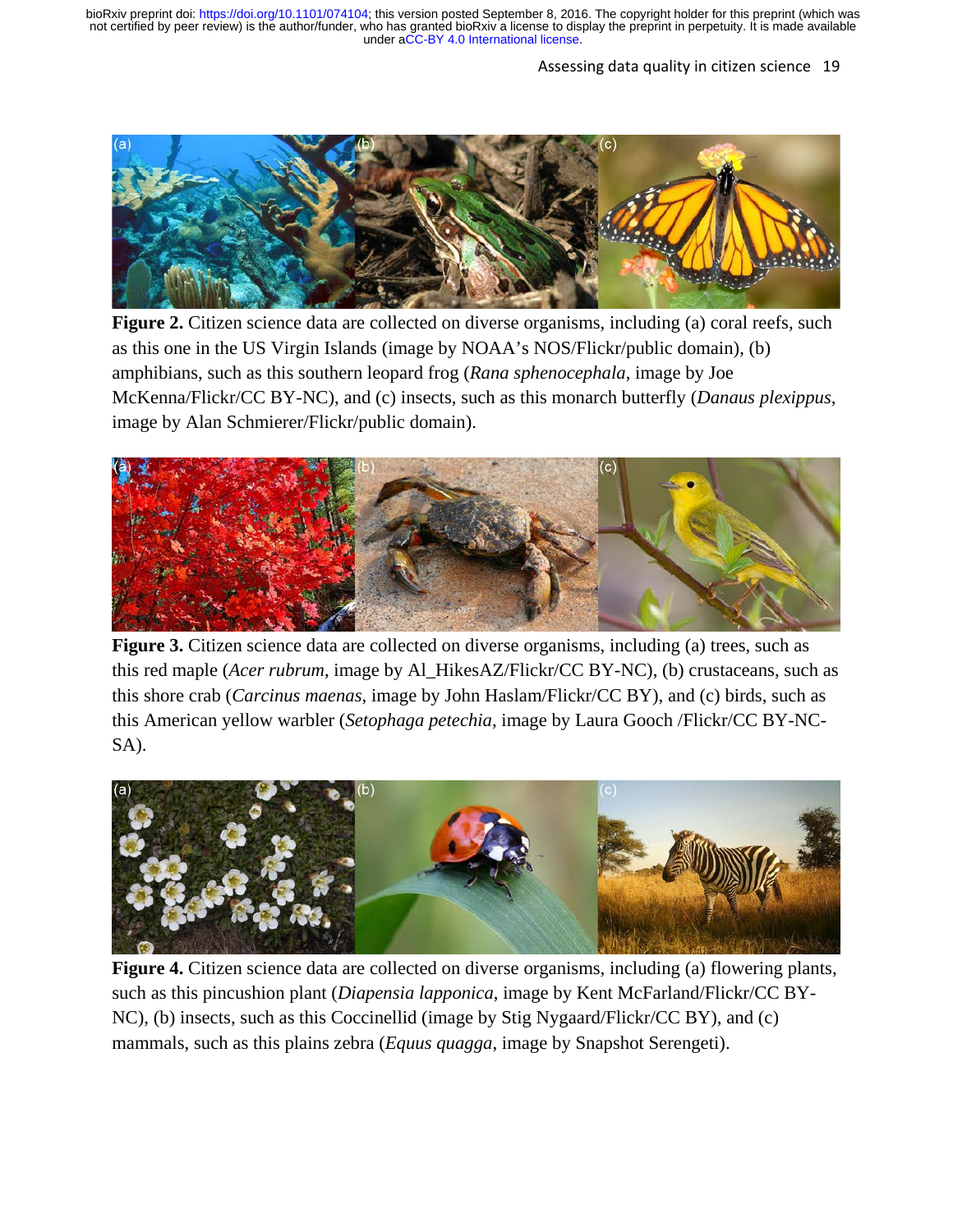Assessing data quality in citizen science 20

## **Panel 1. Questions to consider when evaluating citizen science projects for data quality**

The following questions are based on existing research and are meant for use by creators, evaluators, and users of citizen science data. Creators of citizen science projects may use them to guide project development, and are encouraged to reference them in project methods. Evaluators and reviewers of citizen science proposals and manuscripts may use them to better gauge the quality of data in citizen science projects. And citizen science data consumers may use these questions to ascertain suitability of datasets for particular scientific questions. Future research should build on current knowledge to strengthen and broaden best practices for data quality.

### **Does the project use iterative design?**

Developing tools and protocols for a project that produces high-quality data requires iteration, using one or more rounds of pilot or beta testing to ensure a procedure volunteers can perform successfully without confusion or systematic errors.

### **How easy or hard are the tasks?**

Easy tasks likely have high accuracy with little bias. Hard or complex tasks may require additional effort on the part of the project managers to promote accuracy and account for bias. Such efforts include training, pre-tests, ongoing volunteer assessment, expert validation, classification replication, and application of statistical tools.

### **How systematic are the task procedures and data entry?**

High-quality data requires straightforward and systematic capture, classification, and data entry procedures for the volunteers to follow. For online data entry, fields should enforce type (e.g. counts must be integers) and for categorical variables, users should select from lists rather than entering free-form text.

### **What equipment are volunteers using?**

Any equipment used for measurements should be standardized and calibrated across volunteers.

### **Does the project record relevant metadata?**

Projects should record metadata that may influence volunteer data capture or collection. Such data might include environmental conditions (temperature, precipitation, time of day, etc.), equipment or device settings (such as mobile device OS version), or characteristics of the volunteers themselves (such as level of education or training). If characteristics of volunteers are collected, project managers should seek approval from the relevant human subjects review board. Projects should also retain volunteer identifiers (anonymized if necessary). These metadata can be used to statistically model bias to increase valid inference from project data.

## **Is collection effort standardized or accounted for in data analysis?**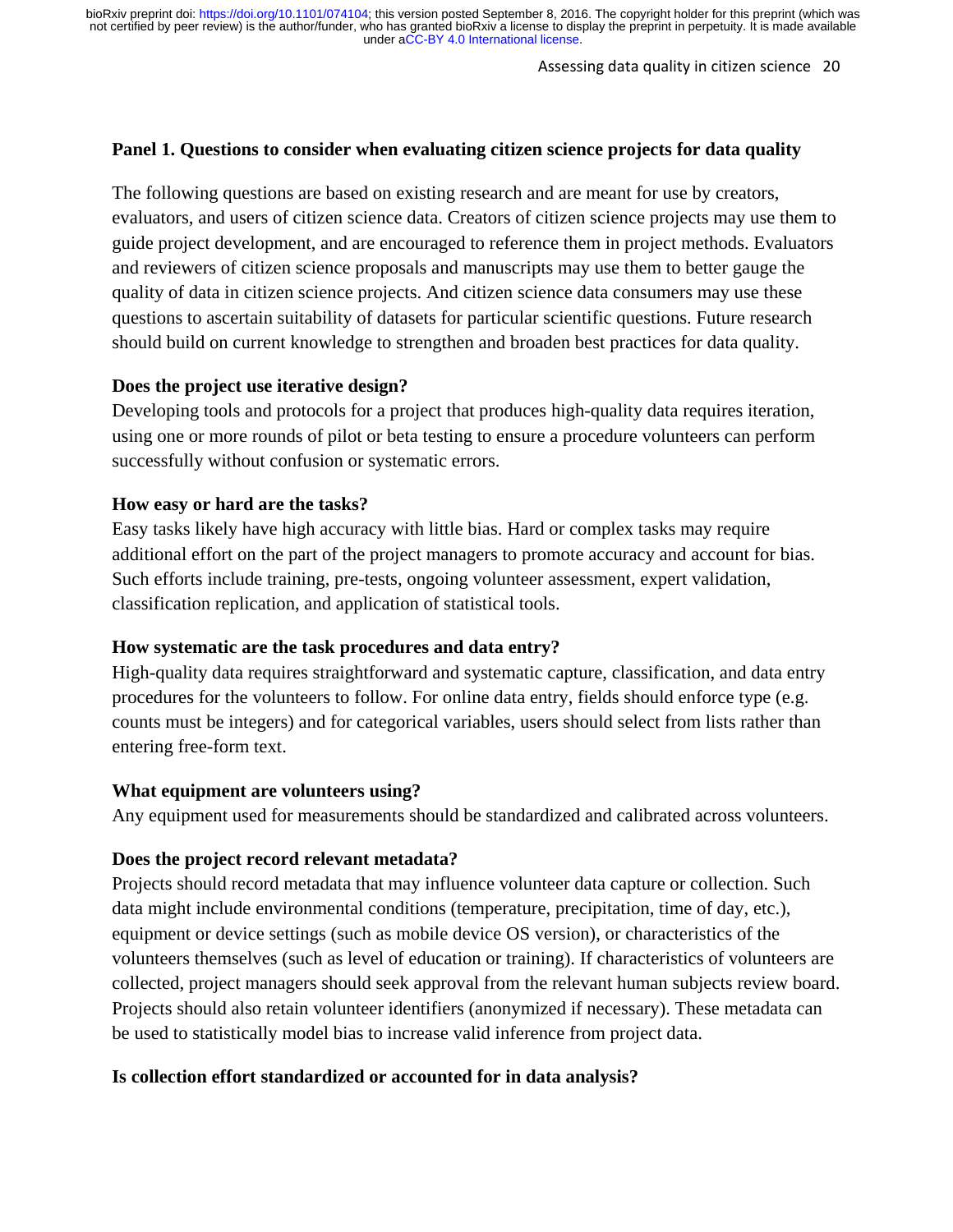#### Assessing data quality in citizen science 21

Standardized effort (capturing data at specified places, times, and/or durations of time) is ideal for ensuring unbiased data. However, many projects cannot standardize effort; for these projects, it is imperative that effort is reported by volunteers and is accounted for in statistical models and analysis.

# **Does the project assess data quality by appropriate comparison with professionals?**

In reporting results, citizen science projects should compare volunteer data accuracy with that of professionals. Importantly, between-professionals accuracy should also be assessed so that variation due to individuals is not confused with variation due to volunteer-professional differences.

# **Is the data appropriate for the project's management objectives or research questions?**

In particular, data should be of sufficient quantity and should cover timescales and geographic extents commensurate with project objectives. Data may also need to be timely, depending on the application.

# **Are good data management practices used?**

Citizen science project managers should implement best practices in data management (e.g. (Borer *et al.* 2009; Michener and Jones 2012; Wiggins *et al.* 2013). In particular, data should be stored securely in a consistent and concise format that is easy to interpret and use and is made accessible to data users.